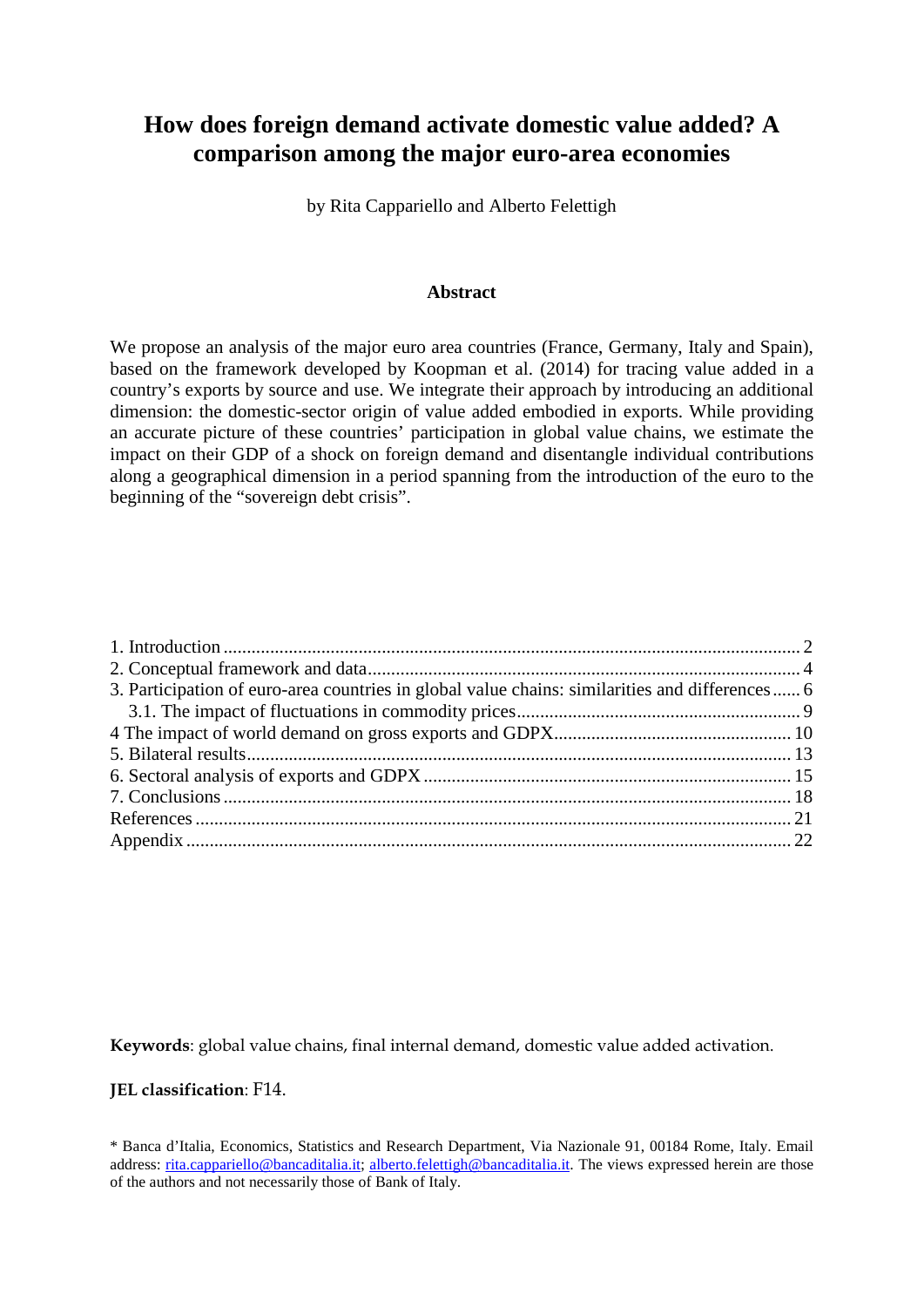# <span id="page-1-0"></span>**1. Introduction**

<u>.</u>

The diffusion of global value chains has deeply changed the way production and trade of goods and services take place. As sequential stages of production ("tasks") are performed at several locations all over the world before assembly into the final product, traditional indicators based on *gross* exports *alone* are no longer reliable as a gauge of the contribution to GDP growth, in a given country, of external final demand, whether the focus is on global demand or on demand originating from a specific foreign country. The reason is two-fold. On the one hand, as economies engage in processing trade, the domestic-value-added content of a country's exports declines, mirroring an increase in the foreign-value-added content. However, trade statistics record the gross value of goods at each border-crossing rather than the (net) value added between border-crossings. On the other hand, multi-country production networks imply that intermediate goods can travel to their final destination by an indirect route ("triangular" production sharing) making it harder to associate a country's production with the geographical origin of the *final* demand that activated it. For instance, when Italian intermediates are assembled in Germany into final goods to be exported to the US, it is final internal demand in the US that is activating Italian exports (to Germany) of these intermediates and the related content of Italian value added.<sup>[1](#page-1-1)</sup> For all these reasons, global value chains pose intriguing measurement challenges to a full evaluation of an economy's exposure to foreign shocks, both aggregate and idiosyncratic.

This paper applies to the four main euro-area economies the mathematical framework developed by Koopman, Wang and Wei (2014, henceforth KWW), which traces by source (domestic *vs* foreign) the value added embodied in a country's exports, thus providing a fully coherent measure of vertical specialisation in international trade. Our analysis integrates the KWW approach by introducing an additional dimension: the domestic-sector origin of value added embodied in exports, so as to account for value added that is embodied in some sector's (say manufacturing) exports while originating in a different sector (say services). [2](#page-1-2)

We provide a methodologically sound picture of the economic relations that underlie international trade of the major euro-area countries between 1999 and 2011. In particular, we estimate the impact on these economies' GDP of a shock on foreign demand and disentangle individual contributions along a geographical dimension in a period spanning from the introduction of the euro to the beginning of the "sovereign debt crisis". By design, ours is an accounting exercise that does not analyse the causes and consequences of euro-area countries' participation in global value chains. By extending our initial contribution on the Italian economy (Cappariello and Felettigh, 2013), the present work is however a useful step towards a better understanding of the opportunities and the challenges, for the main euro-area countries, of economic integration both at a global and at a regional level.

Hummels, Ishii and Yi (2001) was the pioneering attempt at dealing with the measurement issues related with the development of global value chains. They introduced the concept of 'vertical specialisation' proposing to measure it with the foreign content of a country's exports based on national Input-Output tables. However, a country can participate in global value chains not only by using imported inputs to produce exports (international outsourcing), but also by exporting intermediates that are used as inputs by other countries to

<span id="page-1-1"></span><sup>&</sup>lt;sup>1</sup> Pursuing this line of reasoning, the deduction follows that part of the exports of a country (participating in global value chains) is activated by its own internal demand!

<span id="page-1-2"></span><sup>2</sup> Preliminary attempts in this direction include Timmer et al. (2013), and Cappariello (2014, relying on national input-output tables).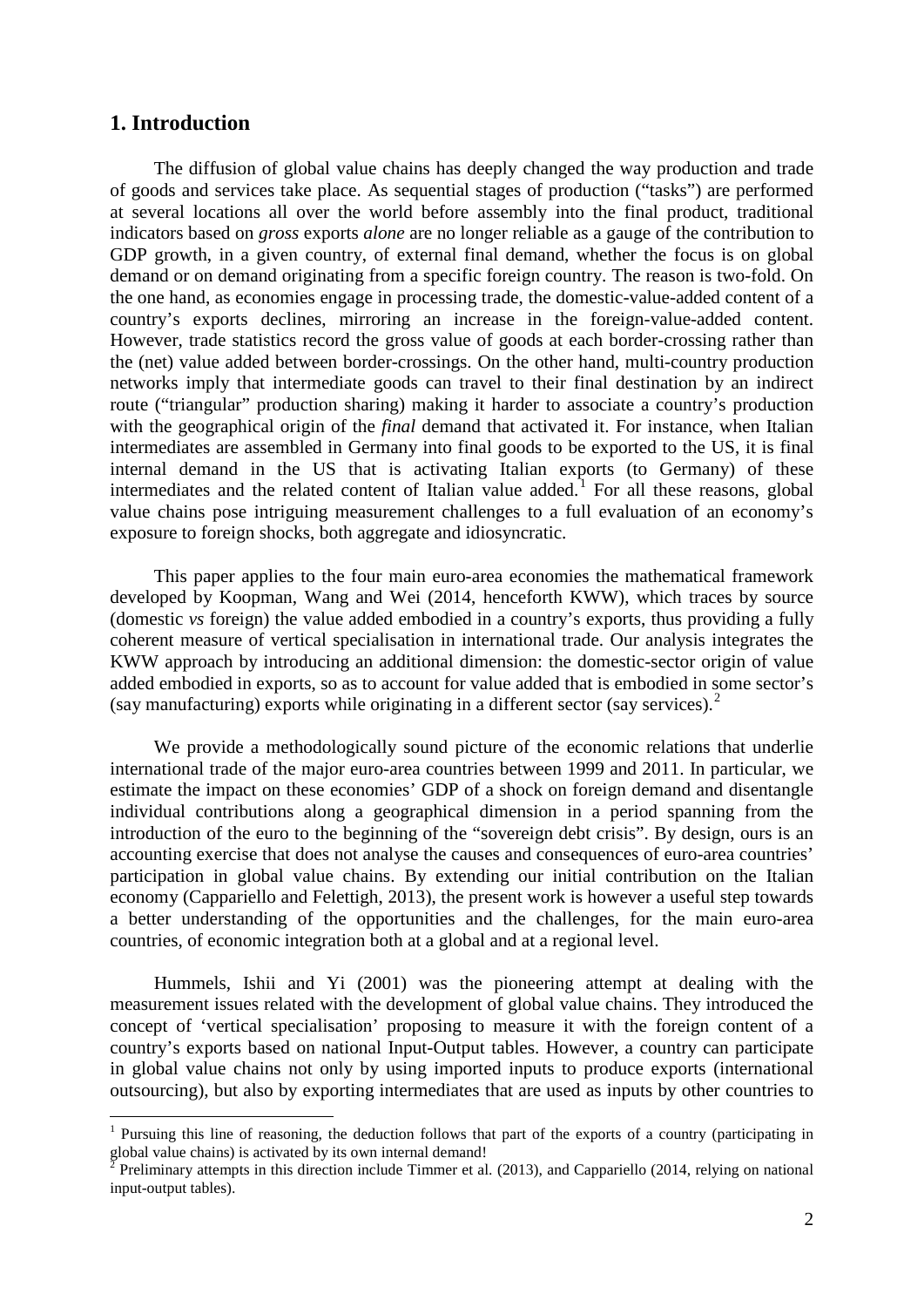produce goods for their own exports. Outsourcing is limited to the supply side, whereas globalisation of production is also related to the demand side facing a country's economy. Based on this reasoning, as global Input-Output tables started being constructed, a later line of research aimed at analysing value added flows from a different perspective, i.e. by considering the origin of the final demand that activates them in a global inter-country inputoutput framework. Johnson and Noguera (2012) and Stehrer, Foster, and de Vries (2012) are two seminal contributions of this "trade in value added" strand of research.

KWW manage to integrate the literature on vertical specialisation with the literature on trade in value added. They provide a unified methodology thanks to an accounting identity that dissects a country's gross exports into different components such as exports of domestic value added, re-imported domestic value added, foreign value added and double-counting terms. In particular, the issue of double-counting in gross trade statistics had received little or no attention in the previous literature. KWW show that all metrics proposed by the literature on vertical specialisation and the literature on trade in value added can be derived from the KWW framework, in a few instances as special cases of the KWW generalised measures.

In this paper we apply the KWW toolbox to the global Input-Output tables as published by WIOD. These match national input-output (supply and use) tables so that the foreign sector in each national table is broken down among partner countries both on the export (use) and on the import (supply) side. Other studies on participation in global value chains, based on the same data and methodology for the European countries, provide detailed decomposition of gross exports into their various components (Rahman and Zhao, 2013). However, to our knowledge, our paper is the first one to evaluate euro-area countries' exposure to shocks hitting individual foreign countries by taking into account the interconnectedness of the domestic economy in global value chains. In essence, we estimate the (static) elasticity of GDP produced in France, Germany, Italy and Spain to final internal demand around the world. Our analysis is subject to the usual caveats that are intrinsic to relying uniquely on data drawn from Input-Output tables. These provide a fixed set of "structural" parameters (technical production coefficients, market shares and so on) which indeed change from one year to the other, but are here held constant when a positive shock to foreign demand is considered.

The paper is organized as follows. The conceptual framework proposed by KWW is presented in Section 2 and is implemented in Section 3, where euro area countries' exports are broken down into domestic value added, foreign value added and a residual component associated with double-counting. This decomposition enables us to describe the main structural features and trends of the participation of the four economies in global value chains. In the rest of the paper, we focus exclusively on the domestic value added component of exports. In Section 4, the impact on the euro area countries' exports and GDP of a shock to foreign demand is estimated. We start with a shock to world demand (global shock) and, in section 5, we analyse geographical effects, i.e. what happens when final internal demand increases in each country around the world in turn (country shocks). Final internal demand around the world activates exports by each sector of the domestic economy; in turn, exports of any given sector contain domestic value added that has been created, directly or indirectly, in all domestic sectors. In section 6 we analyse the domestic-sector origin of the domestic value added embodied in exports, briefly commenting on these inter-sectoral domestic linkages. . Section 7 summarises our main findings and concludes.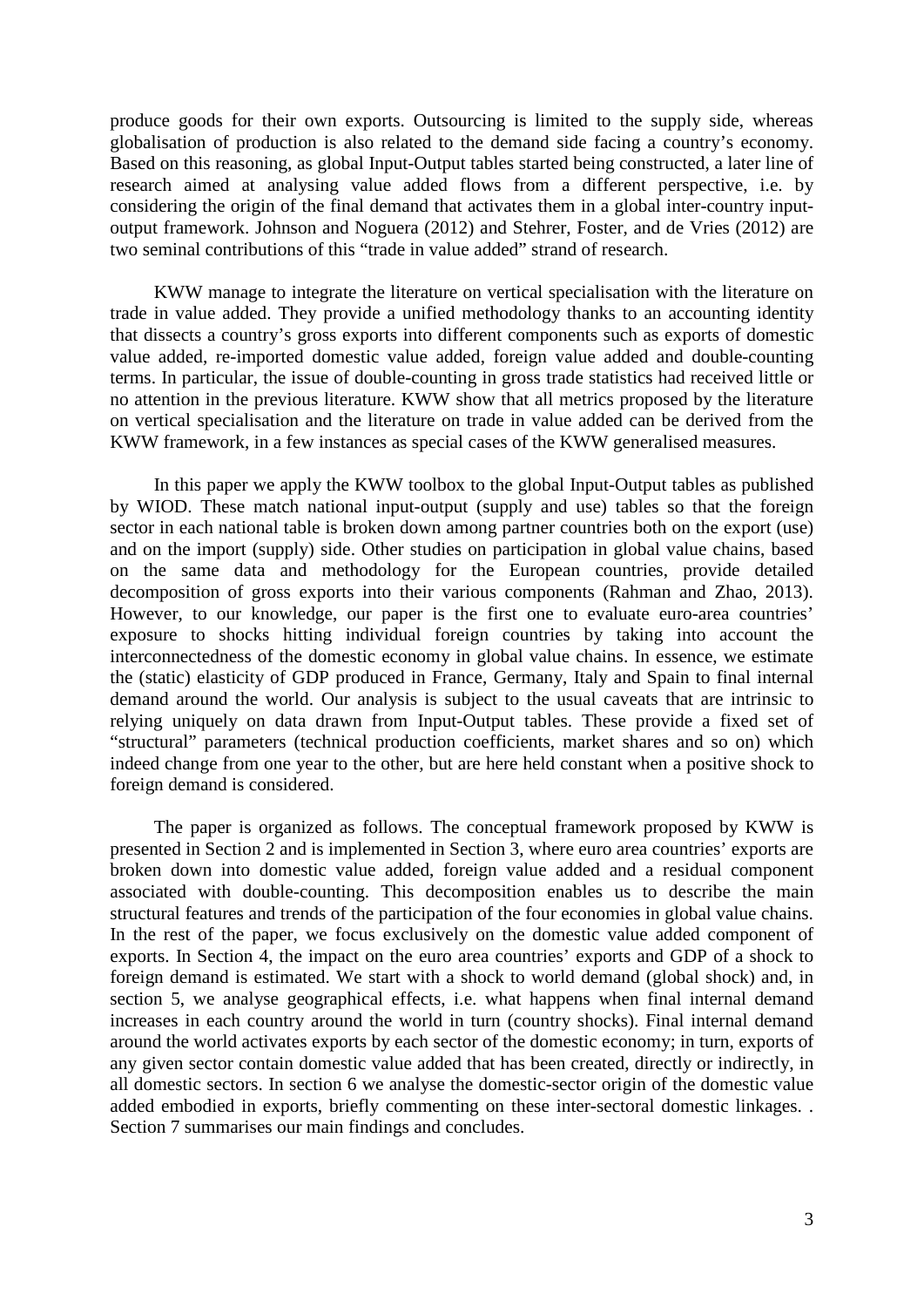# <span id="page-3-0"></span>**2. Conceptual framework and data**

We use the framework proposed by KWW, who are the first to develop a fully coherent accounting identity that breaks up a country's gross exports into value-added components by source. The authors' methodology, an improvement upon the seminal idea of Johnson and Noguera (2012), decomposes a country's gross exports into three main terms: domestic value added, foreign value added, double-counted value added. We label the first item GDPX, namely the country's GDP embodied in its gross exports. The second component consists of foreign value added embodied (via imports of intermediate inputs) in the country's gross exports. The last component is connected with goods that cross borders multiple times and it consists of value added, domestic or foreign, that is embodied in the country's gross exports and has already been recorded by its trade statistics despite it contributes only once to its  $GDP.<sup>3,4</sup>$  $GDP.<sup>3,4</sup>$  $GDP.<sup>3,4</sup>$  $GDP.<sup>3,4</sup>$  $GDP.<sup>3,4</sup>$ 

KWW further decompose each of these three components into categories depending on the use (final *vs* intermediate) of the exported goods and services and on the geographical origin (foreign *vs* domestic) of the final demand that activated them. A total of nine subcomponents is obtained (see the Appendix for the algebraic details). In this paper we focus on domestic value added and follow the author's decomposition of GDPX into the first five subcomponents as indicated in Figure  $1<sup>5</sup>$  $1<sup>5</sup>$  $1<sup>5</sup>$  which clarifies that a country's GDP is embodied into exports of:

1. Final goods and services.

<u>.</u>

2. Intermediates that are absorbed by the direct importer, i.e. that are used by the direct importer to produce final goods and services to be consumed in the country itself. The sum of components 1 and 2 is labelled "absorption", to indicate domestic value added that is absorbed abroad by the direct (first) importer.

3. Intermediates that the direct (initial) importer embodies into other goods and services (final or intermediate), which then are exported to third countries. This component is labelled "redirection", to indicate domestic value added that is absorbed abroad by countries other than the direct (initial) importer.

4. Intermediates that are ultimately absorbed at home, embodied in imports of final goods and services.

5. Intermediates that are ultimately absorbed at home, embodied in imports of intermediate goods and services (used to produce final goods and services for domestic

<span id="page-3-1"></span> $3$  A simple example clarifies. Suppose that Italy exports an intermediate good ("good A") to Germany worth €100 and embodying, for simplicity, only Italian domestic value added. The intermediate good get assembled by a German firm, together with €20 of German value added, into a second intermediate good that is exported to Italy. Italy imports the good ("good B") for  $\in$ 120 and assembles it, together with  $\in$ 10 of domestic value added, into a final product ("good C") that is exported for €130. Italian gross exports are thus recorded as €100+€130=€230. The Italian value added contained therein is €100+€10=€110, whereas the German value added content is  $\epsilon$ 20. The difference between Italian gross exports ( $\epsilon$ 230) and the sum of Italian and German value added ( $\in$ 10+ $\in$ 20= $\in$ 130) is indeed the value of good A, which has been exported twice by Italy: after the initial shipping to Germany, it returns home embodied into good B and is exported again embodied into good C. Koopman et al. (2013) correctly identify the value of good A ( $\in$ 100) as value added that is double-counted by Italian trade statistics.

<sup>4</sup> Trade statistics all over the world record flows on a gross basis, hence including double-counting.

<span id="page-3-3"></span><span id="page-3-2"></span> $5$  The figure is a simplified version of Figure 1 in Koopman et al. (2014); the labels "absorption", "redirection" and "reflection" are taken from Johnson and Noguera (2012).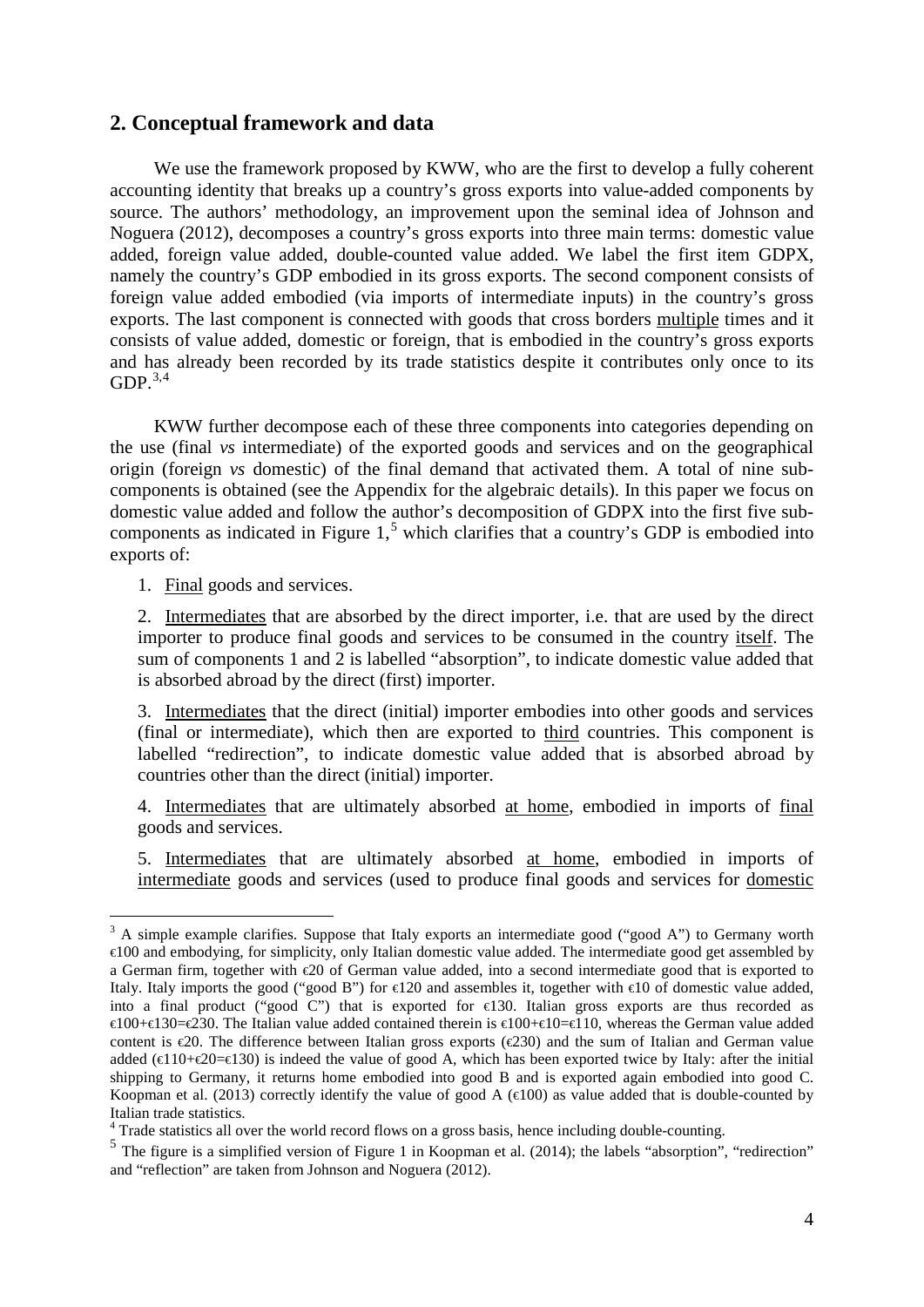consumption). The sum of components 4 and 5 is labelled "reflection", to indicate domestic value added that is exported but is ultimately absorbed at home. Another label would be "export content of imports", mirroring the more familiar phrase "import content of exports". Whatever the name, this component measures the contribution of a country's internal demand to the activation of its own exports.<sup>[6](#page-4-0)</sup>

**Figure 1**



**Main components of value added in gross exports: concepts**

In interpreting the results from the KWW decomposition, one has to keep in mind that this strand of literature measures value added on a domestic rather than a national basis. A domestic firm that off-shores its entire production and sales would contribute to national income via profit repatriation but not to the home country's GDP.

We embrace the metric proposed by Rahman and Zhao (2013) whereby subcomponents 1 and 2 (absorption) tell us "how much of a country's exports is created as standalone exports, i.e. outside any supply chain". The remainder, which consists of domestic value added sub-components 3 to 5 together with foreign value added and the double-counting component (Fig. 1), measures exports generated due to the participation in global value chains ('international fragmentation of production' hereafter).

-

<span id="page-4-0"></span> $6$  We do not address the import side in this paper, but it may be useful to point out that (i) the "export content of imports" contributes to double-counted value added in import trade statistics; (ii) internal demand clearly is more effective in activating imports than exports.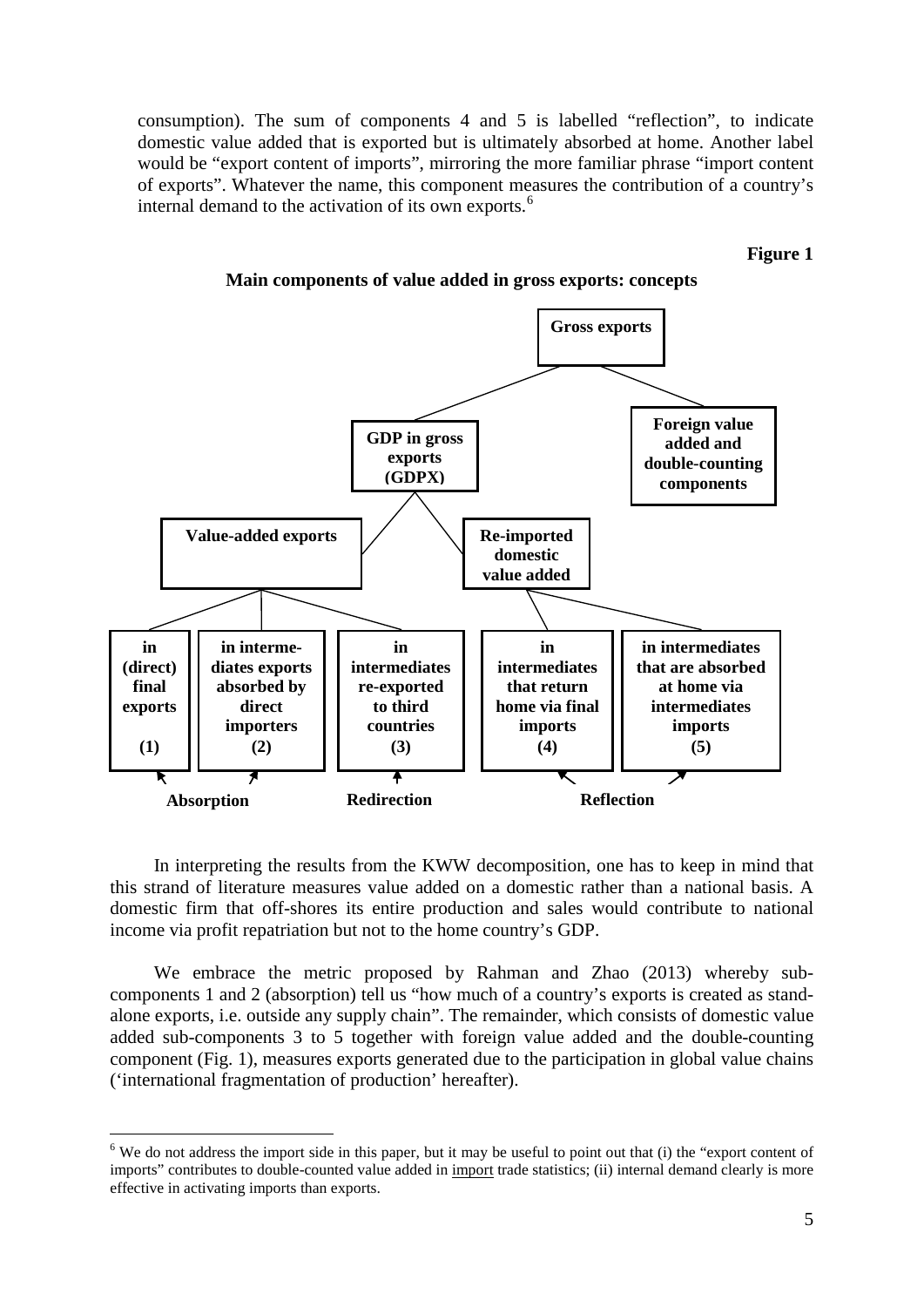KWW and Rahman and Zhao (2013) entertain the notion that countries for which the share in gross exports of sub-components 3, 4 and 5 (intermediates that are further processed abroad for ultimate absorption in a country rather than the first importer) is relatively large tend to be specialized in upstream activities. Vice-versa, a relatively large share of foreign value added in gross exports tends to signal that the country is specialized in downstream (or assembling) activities. As we shall make some reference to these categories, it is important to keep in mind that they refer to sequential production stages, not to the allocation of value added among the players in a global value chain. For instance, oil extraction and water bottling are upstream activities, respectively, relative to gasoline sale at the pump and running a restaurant (downstream activities). One would expect the value-added-intense activities to be the upstream one in the gasoline case, the downstream one in the water case.

We focus on the period from 1999 to 2011. Although data are available from 1995, we start our analysis from 1999, the year when the exchange rates among the first 11 members of the Monetary Union - including France, Germany, Italy and Spain - were fixed, in order to eliminate any bias due currency movements with respect to the other countries that eventually joined the euro area. In particular, we exclude the period 1995-1998, when also within our sample of countries sharp *relative* exchange rate movements occurred.

WIOD tables are Input-Output tables for the global economy, disaggregated into 41 areas and 35 sectors. All data collected form national sources are converted into US dollars. For a more detailed presentation of the WIOD database, see Timmer (2012). It is important to point out that exports of goods and services connected to international tourism are in fact absent from our analysis since these flows are recorded in WIOD tables as a separate entry ("Purchases on the domestic territory by non-residents"), a sort of memo item that cannot be treated as a separate  $36<sup>th</sup>$  sector due to missing pieces of information.

# <span id="page-5-0"></span>**3. Participation of euro-area countries in global value chains: similarities and differences**

This paragraph describes structural features and trends of the participation of the major euro area countries in global value chains. We identify three sub-periods, covering many relevant developments in the euro area integration and, more generally, in world trade. The first one, from 1999 to 2007, namely the period of the introduction and the strengthening of euro, includes the opening up of the Chinese economy to world trade, especially after joining the WTO in 2001. The same time span also covers a period of increasing trade and investment flows into Eastern Europe, started in the early '90 and culminated in the accession of 12 new EU members by 2007. The second period of analysis, between 2007 and 2009, focuses on the "global financial crisis" and the "great trade collapse". The last period, from 2009 and 2011, includes the rebound of international trade but also the beginning of the "sovereign debt crisis" in the euro area.

Table 1 presents the breakdown of the value added content of exports of goods and services for the major euro-area economies, as obtained from the KWW decomposition. In order to focus on the three sub-periods described above, we present results for four key years, 1999, 200[7](#page-5-1), 2009 and  $2011<sup>7</sup>$  By looking at the different components of each country' exports,

<u>.</u>

<span id="page-5-1"></span> $7$  For the complete time series, see Tables A1 in the Appendix.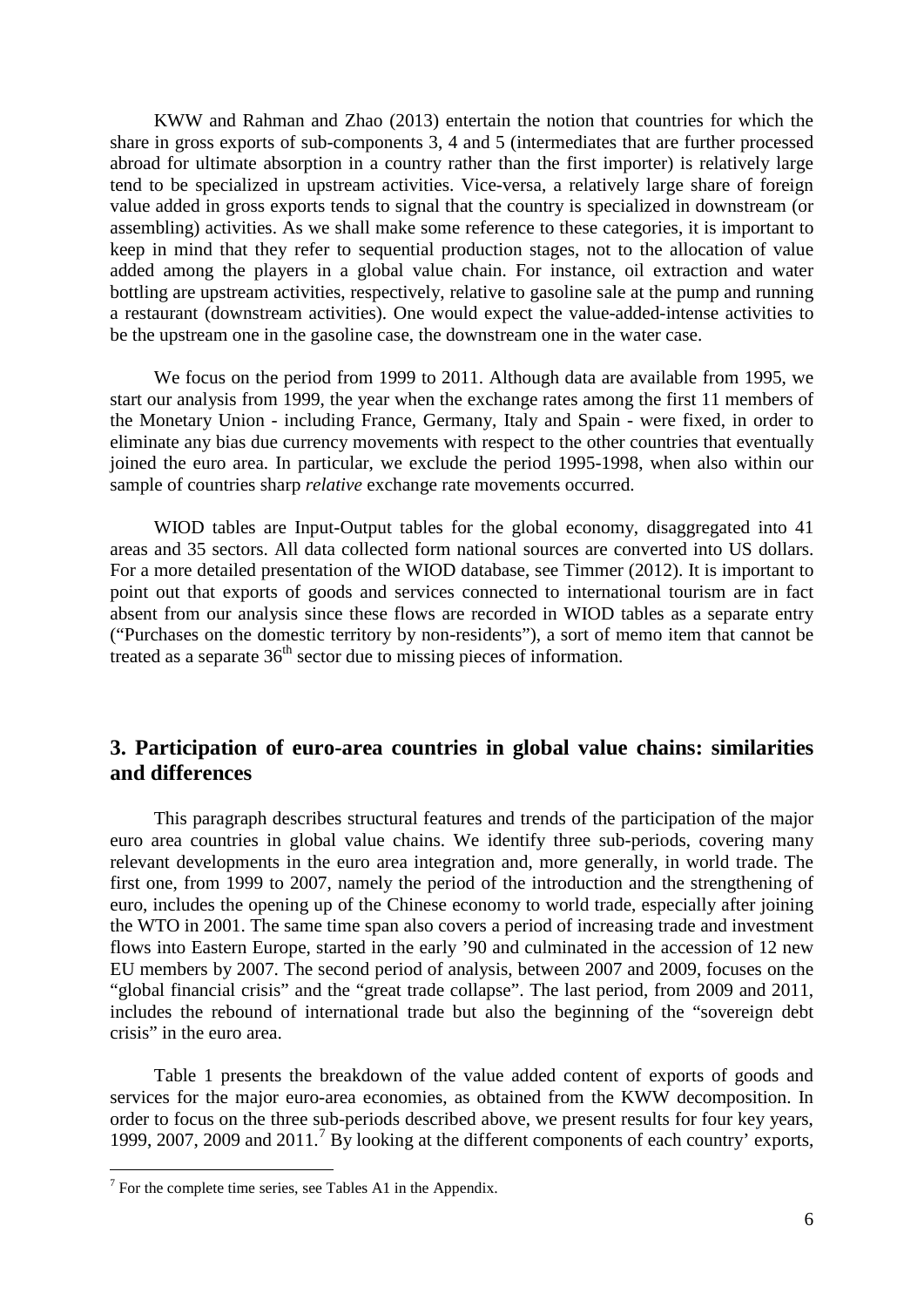we can assess similarities and differences among the major euro-area countries in the characteristics of their participation in global value chains.

Firstly, in the overall period of analysis the ability of exports to activate value added in the domestic economies, as measured by the GDPX share (column 6 of table 1), declined sensibly in all the four countries, dropping the fastest in Italy. Its development reflects the increasing trend of the two complementary components: the share of foreign value added and of double-counting. Another feature worth being underlined is that the GDPX share presents a counter-cyclical pattern: it decreased in the pre-crisis period, rebounded during the great trade collapse and resumed declining afterwards.

#### **Table 1**

|      |             |           |                     |           |                             | Gross exports        |      |         |          | Memo        |
|------|-------------|-----------|---------------------|-----------|-----------------------------|----------------------|------|---------|----------|-------------|
|      |             |           |                     |           | GDP in gross exports (GDPX) |                      |      | Foreign | Double   | item:       |
|      |             |           | Value added exports |           |                             | Re-imported domestic |      | value   | counting | "Interna-   |
|      |             | in direct | in inter-           | in inter- | in inter-                   | in inter-            |      | added   |          | tional      |
|      | Gross       | final     | mediates            | mediates  | mediates                    | mediates             |      |         |          | fragmenta-  |
|      | exports (in | exports   | exports             | re-       | that return                 | that are             |      |         |          | tion of     |
| Year | millions of |           | absorbed            | exported  | home via                    | absorbed             |      |         |          | production" |
|      | dollars)    |           | by direct           | to third  | final                       | abroad via           |      |         |          |             |
|      |             |           | importers           | countries | imports                     | inter-               |      |         |          |             |
|      |             |           |                     |           |                             | mediates             |      |         |          |             |
|      |             |           |                     |           |                             | imports              |      |         |          |             |
|      |             | (1)       | (2)                 | (3)       | (4)                         | (5)                  | (6)  | (7)     | (8)      | (9)         |
|      |             |           |                     |           |                             |                      |      |         |          |             |
|      |             |           |                     |           | <b>France</b>               |                      |      |         |          |             |
| 1999 | 351,545     | 33.9      | 34.7                | 8.3       | 0.8                         | 0.5                  | 78.2 | 16.7    | 5.0      | 31.4        |
| 2007 | 636,359     | 30.8      | 31.9                | 8.9       | 0.8                         | 0.5                  | 72.9 | 19.8    | 7.3      | 37.3        |
| 2009 | 564,579     | 31.9      | 34.1                | 8.2       | 0.7                         | 0.5                  | 75.3 | 18.9    | 5.9      | 34.1        |
| 2011 | 691,460     | 29.1      | 32.8                | 8.0       | 0.7                         | 0.5                  | 71.0 | 21.4    | 7.6      | 38.1        |
|      |             |           |                     |           | Germany                     |                      |      |         |          |             |
| 1999 | 600,303     | 34.3      | 34.5                | 8.0       | 1.6                         | 1.0                  | 79.3 | 15.4    | 5.3      | 31.2        |
| 2007 | 1,510,356   | 29.0      | 32.5                | 8.3       | 1.3                         | 0.8                  | 71.9 | 19.4    | 8.7      | 38.5        |
| 2009 | 1,265,888   | 31.2      | 34.2                | 7.8       | 1.3                         | 0.8                  | 75.2 | 18.0    | 6.8      | 34.7        |
| 2011 | 1,602,979   | 28.1      | 33.6                | 7.6       | 1.2                         | 0.8                  | 71.4 | 20.2    | 8.4      | 38.2        |
|      |             |           |                     |           | Italy                       |                      |      |         |          |             |
| 1999 | 267,446     | 39.7      | 33.2                | 8.2       | 0.6                         | 0.4                  | 82.1 | 14.3    | 3.6      | 27.1        |
| 2007 | 574,778     | 33.2      | 31.4                | 9.0       | 0.5                         | 0.4                  | 74.6 | 18.8    | 6.6      | 35.4        |
| 2009 | 467,639     | 37.6      | 31.8                | 8.2       | 0.5                         | 0.4                  | 78.4 | 16.8    | 4.7      | 30.6        |
| 2011 | 596,637     | 32.7      | 31.0                | 8.2       | 0.4                         | 0.3                  | 72.7 | 20.5    | 6.8      | 36.3        |
|      |             |           |                     |           | <b>Spain</b>                |                      |      |         |          |             |
| 1999 | 134,698     | 35.4      | 32.2                | 8.0       | 0.5                         | 0.3                  | 76.3 | 18.9    | 4.8      | 32.4        |
| 2007 | 334,953     | 29.0      | 31.6                | 8.9       | 0.5                         | 0.5                  | 70.5 | 22.0    | 7.5      | 39.4        |
| 2009 | 293,688     | 32.8      | 34.1                | 8.1       | 0.4                         | 0.4                  | 75.7 | 18.9    | 5.3      | 33.1        |
| 2011 | 386,534     | 28.1      | 33.3                | 7.9       | 0.3                         | 0.3                  | 70.1 | 22.6    | 7.3      | 38.5        |

#### **Decomposition of gross exports of goods and services for the major euro area economies** (as a percentage of total gross exports, except otherwise indicated)

Source: authors' calculations on WIOD data.

Notes: columns (1) to (5) correspond to terms (1) to (5) in Figure 1; column (6) is the sum of columns (1) to (5); columns (6), (7) and (8) add up to 100, consistently with Figure 1; international fragmentation of production in column (9) is measured as the sum of columns  $(3)$ ,  $(4)$ ,  $(5)$ ,  $(7)$  and  $(8)$ .

Secondly, the increasing share of foreign value added in exports (column 7), akin to the indicator of "vertical specialisation" developed by Hummels et al. (2001) and largely used in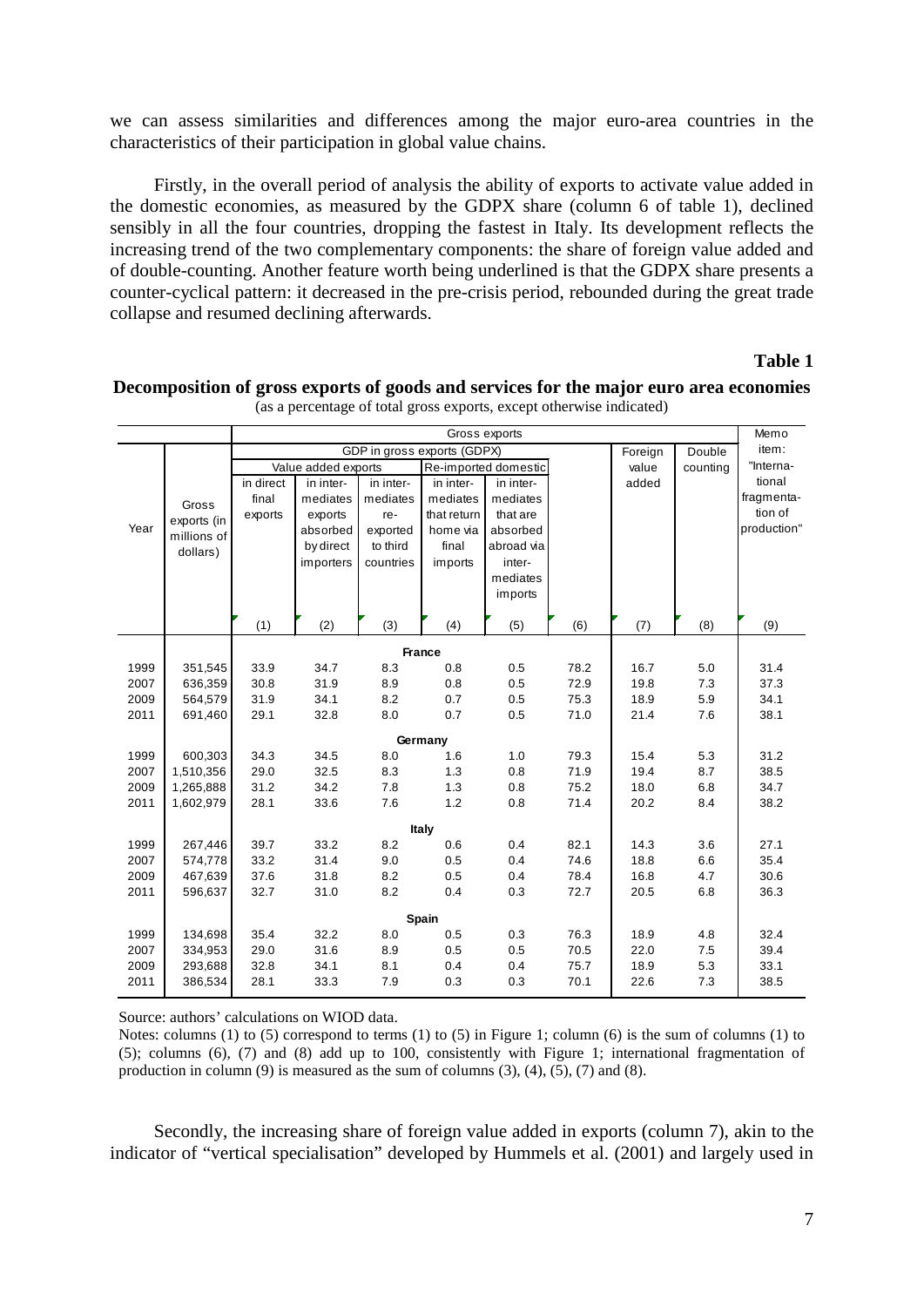this literature<sup>[8](#page-7-0)</sup>, signals a growing use of intermediate inputs sourced abroad by euro-area producers and a strengthening of their position as assemblers in downstream activities. The pattern of foreign value added in exports provides clear evidence of the growing backward integration of the production processes, as firms operating in these four economies took advantage of differences in technologies, factor endowments and factor prices across countries.<sup>[9](#page-7-1)</sup> By comparing this indicator in levels, we don't observe any major differences among the four economies as of 2011, although a deeper analysis is postponed to section 3.1. Foreign value added in exports is, however, a poor measure of a country's participation in global value chains, a point we shall come back later when addressing international fragmentation of production and when discussing the role of fluctuations in imported commodity prices.

Thirdly, the double counting component of gross exports presents an increasing trend, much steeper than that of the foreign value added component, testifying an increasingly complex participation of the four economies in international production chains, with intermediates and components crossing multiple times the domestic borders (column 8). Table 1 reveals that in 2011 the double counting component inflated gross exports of the four countries in a range between 6.8 and 8.4 per cent, preventing the foreign value added in exports to be the mirror image of GDPX. Although small in absolute terms, this component represented about one fourth of the gross exports not accounted for by their domestic value added. The role of double-counting is even bigger in dynamic terms: it was the counterpart of between one third (for Italy) and 40 per cent (for Spain and Germany) of the drop in GDPX between 1999 and 2011. A pro-cyclical behaviour of both the foreign value added and the double counting components can be observed in the period under examination.

Fourthly, the component related to the countries' specialisation in upstream activities (sum of columns 3, 4 and 5) remained quite flat between 1999 and 2011 for all the countries (around 9 to 10 percentage points). Focusing on columns 4 and 5, virtually all GDPX produced in the four economies was absorbed abroad; a slightly higher level of re-imported domestic value added for Germany (about 2 percentage points) is probably explained by the larger size of this economy.

Finally, international fragmentation of production increased sensibly as of 1999 in all four economies (last column of Table 1); in 2011 almost 40 per cent of gross exports involved the participation in global value chains. Italy is the country for which the indicator of international fragmentation of production started at the lowest level and grew at the fastest pace, although in 2011 it was still slightly below the average of the remaining countries. While this suggests that Italy is still lagging behind in the participation to the global value chains, the result is mainly driven by a lower share of the double counting component for the Italian economy, at least with respect to Germany.

A word of caution is in order on the role of fluctuations in the exchange rate of the euro for the results presented in Table 1. It is fair to assume that a large fraction of French, German, Italian and Spanish exports and imports are quite independent of the exchange rate

-

<span id="page-7-0"></span><sup>8</sup> Koopman et al. (2014) show that the original measure of the foreign content of imports by Hummels et al. (2001) is a special case of their measure of foreign value added, since it implicitly assumes that imported intermediates only embody foreign value added.

<span id="page-7-1"></span><sup>&</sup>lt;sup>9</sup> The analysis of the geographical origin of foreign value added in the euro area countries' exports shows an increasing share of imported inputs from both technologically advanced economies and low-labour-cost countries, thus suggesting a variety of motivations for the increase of this indicator (Amador et al., 2013).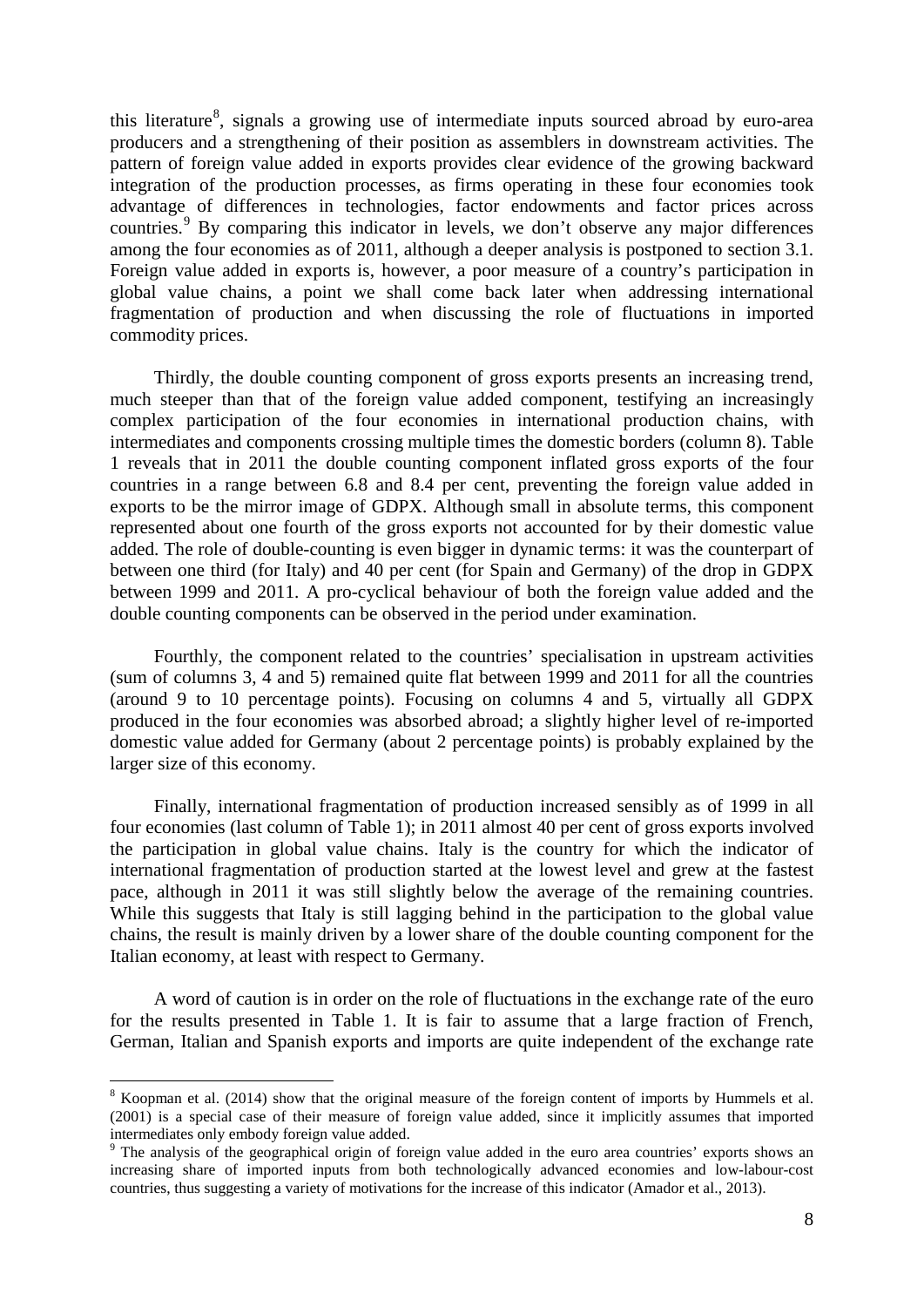of the euro vis-à-vis the US dollar; for instance, all trade with euro-area partners. This being the case, these transactions fluctuate with the exchange rate as WIOD tables convert them from euros to US dollars for international comparison. In general, we do not expect our results to be greatly affected by exchange rate fluctuations, as we express value added contents in percentage of exports. More specifically, the sensitivity to the exchange rate affects both exports and imports, in different proportions depending on composition, and consequently, in loose terms, also the split of exports between domestic and (imported) foreign value added is affected. The role of imported raw materials, which are the main cause of composition mismatch between exports and imports for our four economies, is addressed in the next section.

### <span id="page-8-0"></span>**3.1. A digression on foreign value added in exports: the impact of fluctuations in commodity prices**

One might expect that the sharp increase in commodities prices between 1999 and 2011, in particular energy raw materials, introduced an upward bias the foreign value added content of the main euro area economies' exports measured, as we and the vast majority of the literature do, at current prices. Since these resources are mainly acquired through imports, a change in the terms of trade is likely to drive up the foreign value added in exports, another reason why this indicator is a poor measure of vertical integration.<sup>[10](#page-8-1)</sup>

A big step towards the use of foreign value added as an indicator of "international outsourcing" would be to isolate the role of commodity prices. We fall short of this ambitious target and focus here, for each of the four countries under analysis, on the portion of the foreign value embodied in its exports that originated, both directly and indirectly, in the commodities sector of foreign countries.<sup>[11](#page-8-2)</sup> That is, we look at the value of imported commodities, not just at their price. For this reason, our estimates are only indicative of the above-mentioned terms-of-trade effect, since commodity-price fluctuations may be counteracted or reinforced by independent fluctuations in the degree to which exports depend on imported commodities.

We report our results in Table 2, where the foreign value added in exports - already presented in column (7) of Table 1 - is compared with the measure net of commodities inputs. Starting with the overall foreign-value-added content of exports, in 2011 the level of this indicator is very similar across our four economies, standing at around 20-22 per cent. Dynamics between 1999 and 2011 are almost identical in absolute terms for France and Germany (+4.7 percentage points), while Italy grew the fastest (6.2 p.p.) starting from the lowest level (14.3 per cent) and Spain grew the slowest (3.7 p.p.) starting from and landing at the highest level (18.9 and 22.6 per cent, respectively).

Looking at the foreign-value-added content of exports net of the component originated in the commodities sector abroad (for each country, the third column in Table 2), the growth experienced in Italy shrinks in absolute terms to a magnitude that is very similar to that recorded in France and Germany (around 3 percentage points), although the finding still stands that Italy started from the lowest level in 1999 (13.2 per cent, against an average of 15

<u>.</u>

<span id="page-8-1"></span><sup>&</sup>lt;sup>10</sup> Notice that also indirect imports matter, as cost pressures on commodities are passed through to final and intermediate products (gasoline and basic metal products are a prominent example).<br><sup>11</sup> After experimenting with a definition of "commodities" that includes both agriculture and mining and

<span id="page-8-2"></span>quarrying, we have restricted our focus on the latter, since the share of foreign value added originated in the agriculture sector abroad tends to be stable over time for all countries under examination.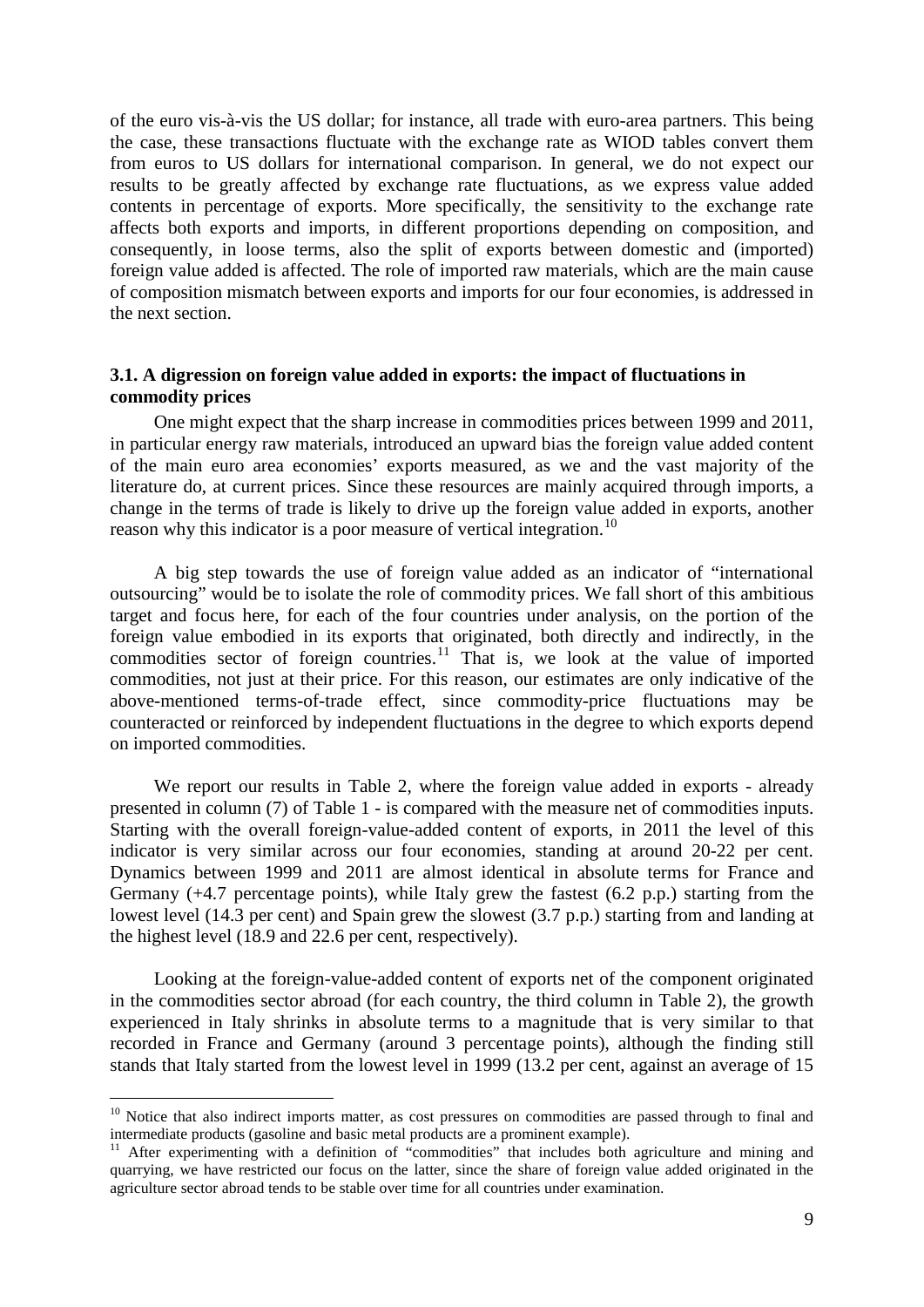for the other two countries). For Spain, commodities account for the entire increase in foreign value added: net of this component, the finding still stands that Spain started from the highest level in 1999 (17.1 per cent), while the 2011 level is no longer the highest; it is in fact close to the minimum recorder by Italy (16.9 and 16 per cent, respectively).

Not surprisingly, for each of the four euro-area countries, the overall foreign-valueadded content of exports net of the component originated in the commodities sector abroad is driven by the component embodied in manufacturing exports.<sup>[12](#page-9-1)</sup> More interestingly, the finding that foreign value added dropped with the international crisis in 2009 holds even after controlling for imported commodities.

In conclusion, for France, Germany and Italy we can safely assess that the increase in foreign value added shares is not mainly driven by the hike in resource prices. For Spain, the value of imported commodities, including indirect imports, seems to account for the entire increase in the overall foreign-value-added content of exports, although we are not able to disentangle price effects from quantity effects.

**Table 2**

#### **Foreign-value-added content of overall exports, including and excluding commodities inputs**

|      |                                                                | France                                                                        |                         |                                                                | Germany                                                                       |                                |                                                                | Italy                                                                         |                                |                                                                | Spain                                                                         |                                |
|------|----------------------------------------------------------------|-------------------------------------------------------------------------------|-------------------------|----------------------------------------------------------------|-------------------------------------------------------------------------------|--------------------------------|----------------------------------------------------------------|-------------------------------------------------------------------------------|--------------------------------|----------------------------------------------------------------|-------------------------------------------------------------------------------|--------------------------------|
| Year | Foreign-<br>value-<br>added<br>content of<br>exports<br>(FVAX) | <b>FVAX</b><br>originated in<br>commodities<br>sector<br>abroad<br>(FVAXcomm) | FVAX net of<br>FVAXcomm | Foreign-<br>value-<br>added<br>content of<br>exports<br>(FVAX) | <b>FVAX</b><br>originated in<br>commodities<br>sector<br>abroad<br>(FVAXcomm) | FVAX net of<br><b>FVAXcomm</b> | Foreign-<br>value-<br>added<br>content of<br>exports<br>(FVAX) | <b>FVAX</b><br>originated in<br>commodities<br>sector<br>abroad<br>(FVAXcomm) | FVAX net of<br><b>FVAXcomm</b> | Foreign-<br>value-<br>added<br>content of<br>exports<br>(FVAX) | <b>FVAX</b><br>originated in<br>commodities<br>sector<br>abroad<br>(FVAXcomm) | FVAX net of<br><b>FVAXcomm</b> |
| 1999 | 16.7                                                           | 1.1                                                                           | 15.6                    | 15.4                                                           | 0.9                                                                           | 14.5                           | 14.3                                                           | 1.1                                                                           | 13.2                           | 18.9                                                           | 1.8                                                                           | 17.1                           |
| 2000 | 18.7                                                           | 1.8                                                                           | 16.9                    | 16.8                                                           | 1.5                                                                           | 15.4                           | 16.4                                                           | 2.0                                                                           | 14.4                           | 21.5                                                           | 2.9                                                                           | 18.6                           |
| 2001 | 18.4                                                           | 1.7                                                                           | 16.7                    | 16.8                                                           | 1.4                                                                           | 15.4                           | 16.0                                                           | 1.8                                                                           | 14.2                           | 20.1                                                           | 2.5                                                                           | 17.6                           |
| 2002 | 17.9                                                           | 1.6                                                                           | 16.3                    | 16.0                                                           | 1.3                                                                           | 14.7                           | 15.3                                                           | 1.7                                                                           | 13.7                           | 19.3                                                           | 2.2                                                                           | 17.1                           |
| 2003 | 17.4                                                           | 1.5                                                                           | 15.9                    | 16.3                                                           | 1.4                                                                           | 14.9                           | 15.4                                                           | 1.7                                                                           | 13.6                           | 19.0                                                           | 2.1                                                                           | 16.9                           |
| 2004 | 18.1                                                           | 1.8                                                                           | 16.2                    | 16.9                                                           | 1.6                                                                           | 15.3                           | 15.9                                                           | 2.0                                                                           | 13.9                           | 19.8                                                           | 2.6                                                                           | 17.2                           |
| 2005 | 18.8                                                           | 2.5                                                                           | 16.3                    | 17.9                                                           | 2.1                                                                           | 15.8                           | 16.9                                                           | 2.8                                                                           | 14.1                           | 20.4                                                           | 3.5                                                                           | 16.8                           |
| 2006 | 19.6                                                           | 2.9                                                                           | 16.7                    | 19.0                                                           | 2.7                                                                           | 16.3                           | 18.5                                                           | 3.4                                                                           | 15.1                           | 21.9                                                           | 4.5                                                                           | 17.4                           |
| 2007 | 19.8                                                           | 2.7                                                                           | 17.1                    | 19.4                                                           | 2.4                                                                           | 16.9                           | 18.8                                                           | 3.3                                                                           | 15.5                           | 22.0                                                           | 4.2                                                                           | 17.8                           |
| 2008 | 20.7                                                           | 3.6                                                                           | 17.1                    | 20.0                                                           | 3.0                                                                           | 16.9                           | 19.4                                                           | 4.0                                                                           | 15.3                           | 22.2                                                           | 5.4                                                                           | 16.7                           |
| 2009 | 18.9                                                           | 2.4                                                                           | 16.5                    | 18.0                                                           | 1.9                                                                           | 16.1                           | 16.8                                                           | 3.4                                                                           | 13.4                           | 18.9                                                           | 3.8                                                                           | 15.1                           |
| 2010 | 20.5                                                           | 2.5                                                                           | 17.9                    | 19.5                                                           | 2.1                                                                           | 17.3                           | 19.7                                                           | 4.4                                                                           | 15.3                           | 21.0                                                           | 4.6                                                                           | 16.3                           |
| 2011 | 21.4                                                           | 2.8                                                                           | 18.6                    | 20.2                                                           | 2.1                                                                           | 18.0                           | 20.5                                                           | 4.5                                                                           | 16.0                           | 22.6                                                           | 5.7                                                                           | 16.9                           |

(as a percentage of total gross exports)

Source: authors calculations on WIOD data.

<u>.</u>

Notes: "commodities" are identified with the "mining and quarrying" sector.

### <span id="page-9-0"></span>**4 The impact of world demand on gross exports and GDPX**

The use of the KWW methodology enables us to trace back export flows, and the domestic value added content they generate, to the final internal demand that activated them. In this paragraph, we set off to estimate the (static) elasticity of a country's GDP to final internal demand around the world (including the country itself so as to capture the reflection

<span id="page-9-1"></span> $12$  Tables A2 in the Appendix report results for manufacturing and services exports, respectively.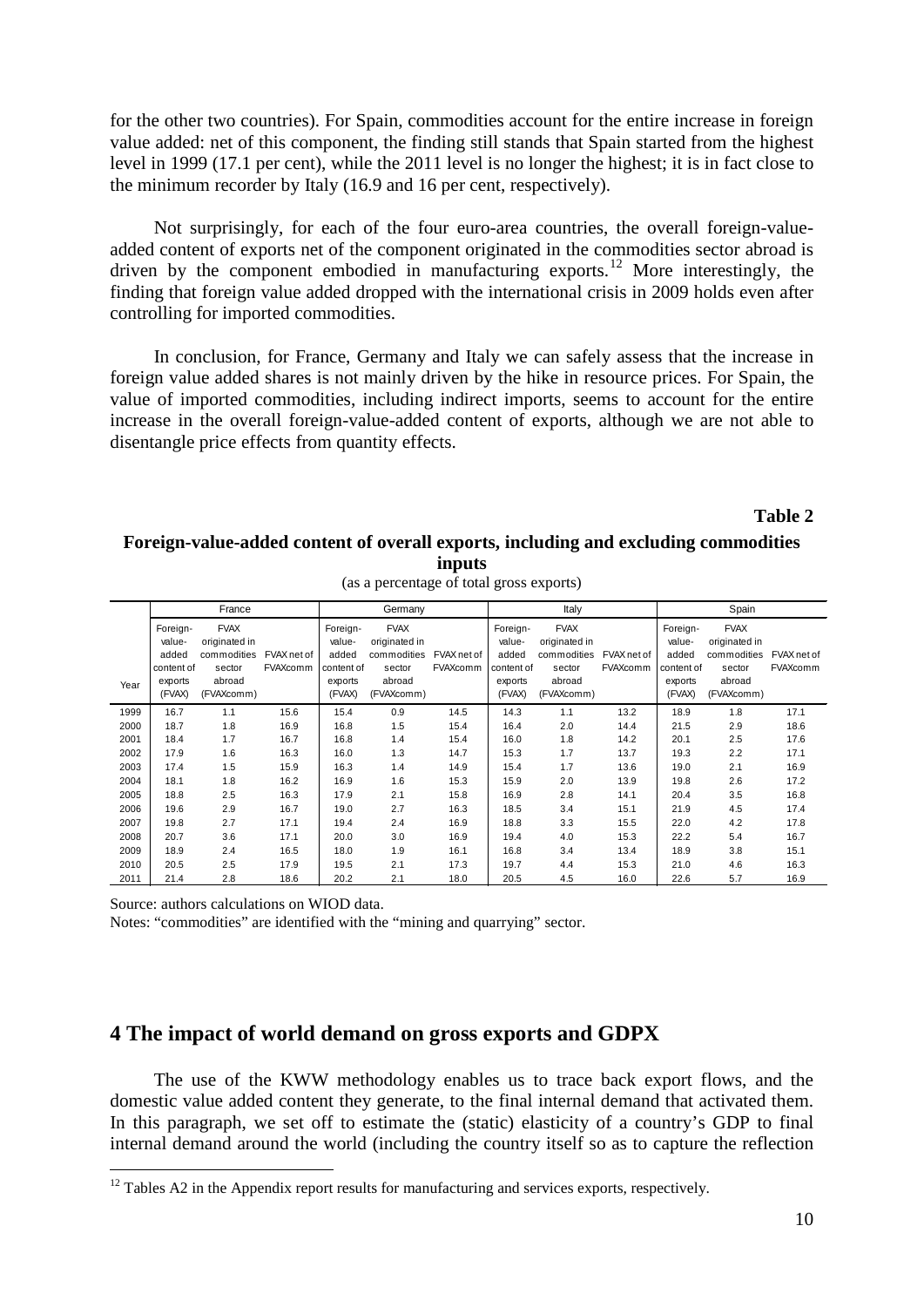component) by relying uniquely on data taken from WIOD input-output tables. These provide a fixed set of "structural" parameters which indeed change from one year to the other, but are held constant when a positive shock to foreign demand is considered and all else expands in proportion.

In particular, we assume a unit elasticity of exports to world GDP; recent studies focussing on world trade have estimated its elasticity to world GDP to be either around 2.0- 2.5 (Cheung and Guichard, 2009) or larger than 3 (Freund, 2009).

It is important to stress that we estimate the effect of external final demand on nominal GDP neglecting exports of travel services associated with tourism. In 2011 exports of travel services amounted to about 13 per cent of total Spanish exports of goods and services; the percentage was more than 6 per cent for France and Italy, and 2 per cent for the German economy. Our measure of the impact of external demand on domestic GDP may therefore be considered a lower bound for Spain and, to a lesser extent, Italy and France.

Figure 2 presents, for each year between 1999 and 2011, the impact on domestic value added of the main euro-area countries of a 10 per cent positive shock in world final demand that year. By using such impact as an indicator of the role of foreign final demand for the generation of domestic value added, Figure 2 reveals that the reliance of France, Italy and Spain on foreign demand remained broadly flat over the period, whereas it increased sensibly for Germany.

The impact of external demand on domestic GDP is driven by two factors: the impact on gross exports (trade openness) on the one side, and the domestic-value-added content of each dollar-worth of exports on the other side (we label the latter magnitude "GDPXintensity", which is simply obtained by dividing column 6 in Table 1 by 100). The dynamics of these two driving forces are presented in Figures 3 and 4 respectively.

As already mentioned, GDPX-intensities display a decreasing trend in all countries, with Italy and Spain tracing the upper and the lower bound, respectively. Of the two driving forces, trade openness is the prevailing one: it remained broadly stable in France, Italy and Spain, while German exports as a share of GDP climbed from roughly 30 per cent in 1999 to over 45 in 2011 (Fig. 3).<sup>[13](#page-10-0)</sup>

A visual analysis suggests that, in general, the relevance of foreign final demand for the creation of domestic value added evolved in a pro-cyclical fashion. For the ease of exposition, consider the German case: the indicator grew between 1999 and 2007, with a slowdown around the recession in 2002-2003, it fell sharply in 2009 with the great trade collapse and it rebounded afterwards. This is again the net effect of two factors: a volatile pro-cyclical trade openness more than compensates for a moderately counter-cyclical GDPX-intensity. The latter is a mirror image of the pro-cyclical pattern of the use of imported inputs, driven by firms' attempt at reducing variable costs common to the majority of the European countries (Amador et al., 2013), and of the double counting component.

<u>.</u>

<span id="page-10-0"></span><sup>&</sup>lt;sup>13</sup> It should be obvious that in our comparative statics exercise, the share of exports in GDP coincides with the impact on gross exports of a 100 per cent increase in world demand.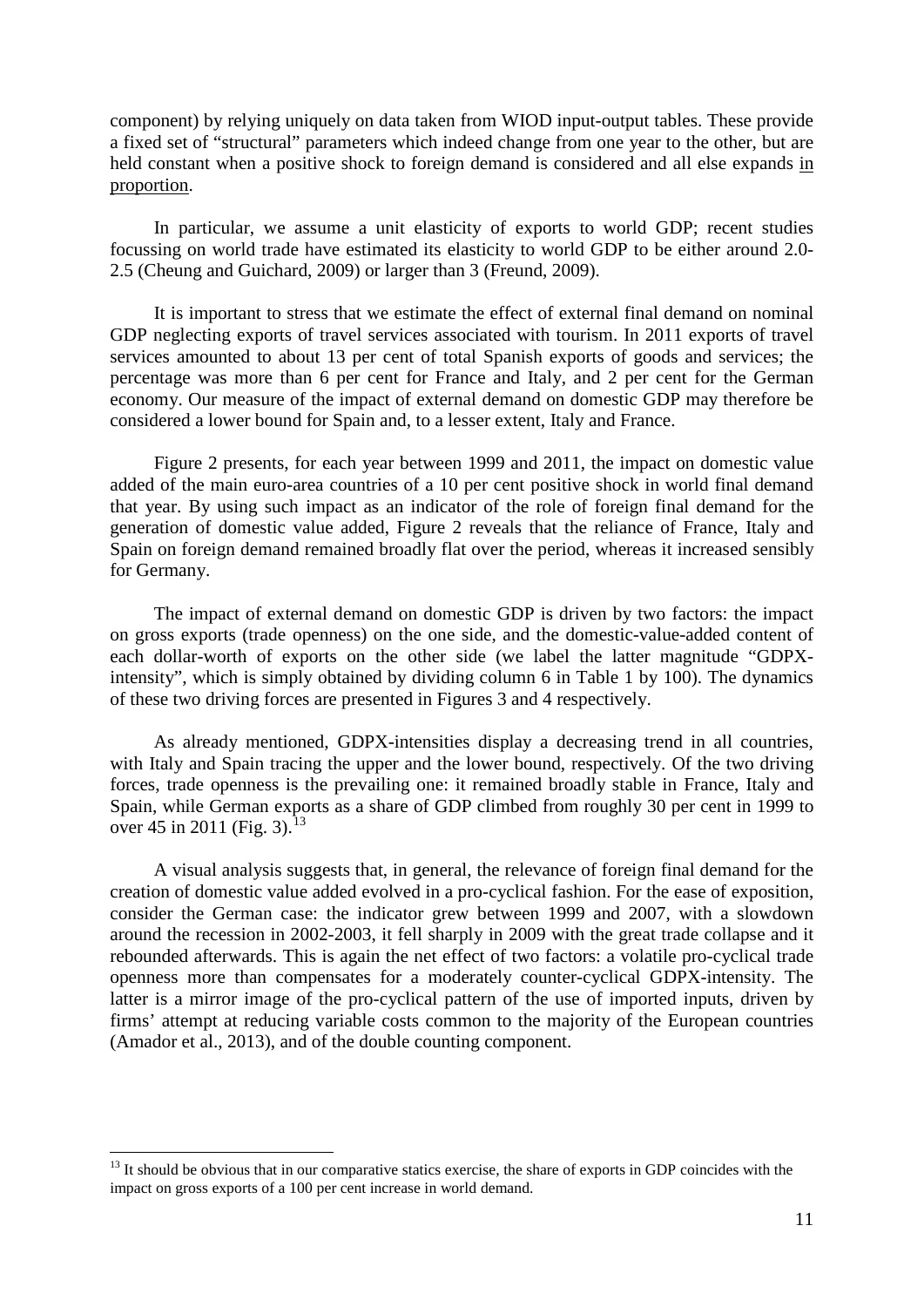**Figure 2**

#### **Impact on GDPX of a 10% increase in world final internal demand**  (as a percentage of GDP)



Source: authors' elaborations on WIOD data.



### **Impact on gross exports of a 10% increase in world final internal demand** (as a percentage of GDP)



Source: authors' elaborations on WIOD data.

**Figure 4**



Source: authors' elaborations on WIOD data.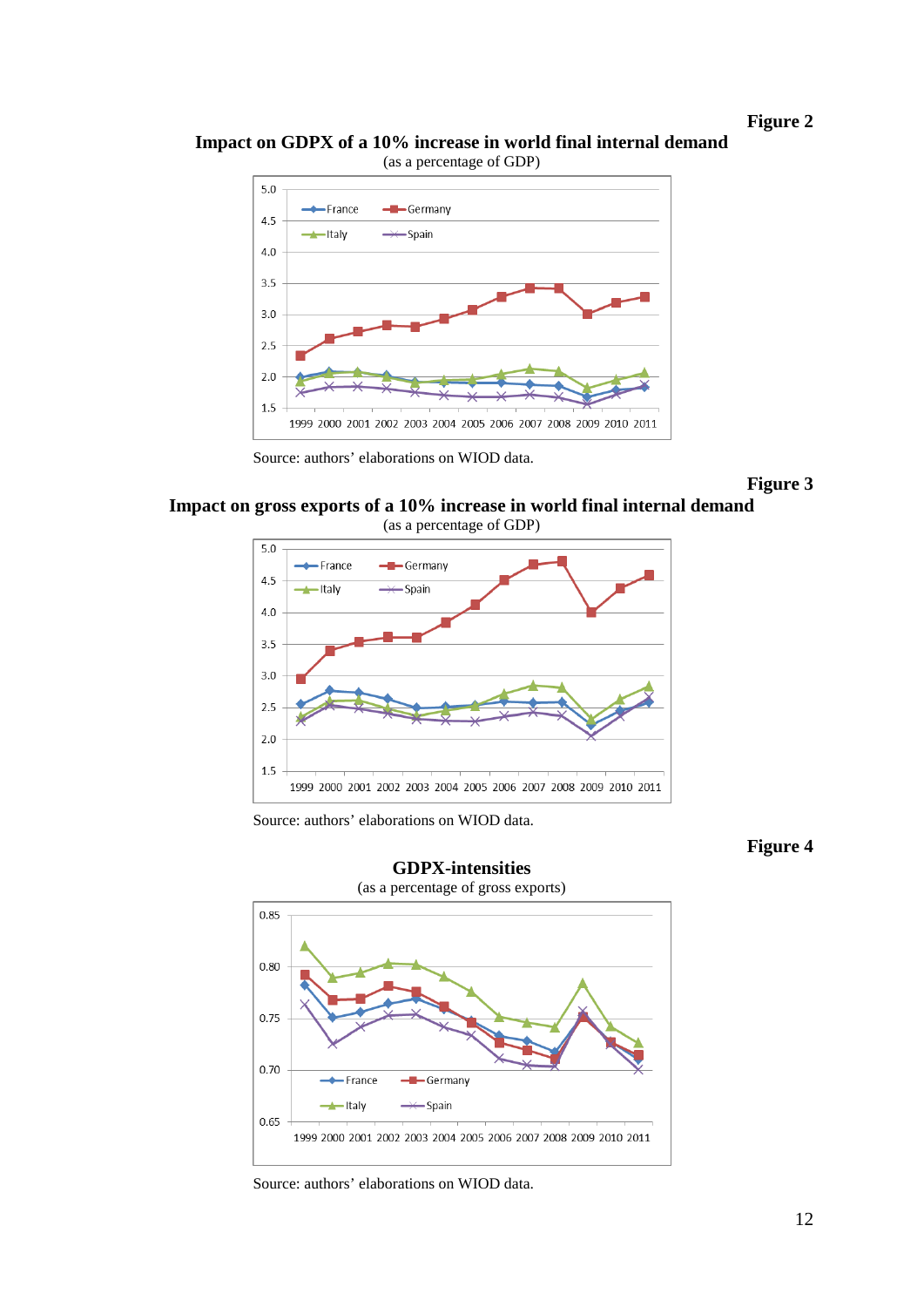A noticeable result is that Germany is the only country in our analysis that became increasingly dependent on external demand in order to generate GDP: the higher and steeper degree of openness of the German economy is reflected in the upward sloping trend of the sensitivity of GDP to external demand, which is only partially smoothed by the reduction in the GDP-intensity of exports. As seen in the previous paragraph, the latter reflects not only the increasing use of imported inputs but also the mounting relevance of multilateral ("triangular") production sharing, through double-counting.

# <span id="page-12-0"></span>**5. Bilateral results**

In order to focus on the relevance of different areas and countries for the creation of GDP in the four economies under analysis, we address the following question: how does final internal demand in the various countries around the world contribute, via the exports they activate, to the generation of GDP in France, Italy, Germany and Spain? For instance, we are about to shock final internal demand in the US and measure the impact on Italian exports, both direct and indirect (that is, Italian intermediate exports to third countries, where they are assembled into goods to be ultimately exported to the US).

In fact, we present the results of a comparative statics exercise that estimates, given the technical coefficients and international organisation of production as represented by the WIOD matrix in a given year, the impact of a 10 per cent increase in final internal demand in country *j* on the GDP of France, Germany, Italy and Spain, everything else equal. In this exercise no second-round effects are considered: final demand increases in country *j*, global value chains are activated around the world in order to meet that demand, but final demand in all other countries remains unchanged.

We start with an analysis by macro-regions; Figure 5 considers a 10 per cent increase in final demand in the EU and non-EU areas and tracks the response of domestic value added in the four euro-area economies. Results are reported as a share of GDP.

Germany is the only economy for which the dependence on final internal demand originated in the EU rose between the introduction of the euro and 2011. In the pre-crisis period, activation by both components of external demand, from the EU and from extra-EU countries, grew significantly for the German economy, although only the latter strongly rebounded after the great trade collapse. The overall increasing dependence on final internal demand originated outside the EU is a common feature for the four economies. Only for Spain the EU component of external final demand remained the most relevant in activating GDP throughout the period; in Germany and Italy it lost its primacy already in 2007, in France only in 2009.

Figures6a - 6d provide further details on our geographical analysis by presenting the response of GDPX in the four euro-area economies to the same 10 per cent increase in final internal demand in some selected countries.<sup>[14](#page-12-1)</sup>

<u>.</u>

<span id="page-12-1"></span> $14$  The underlying data are presented in Tables A3 in the Appendix.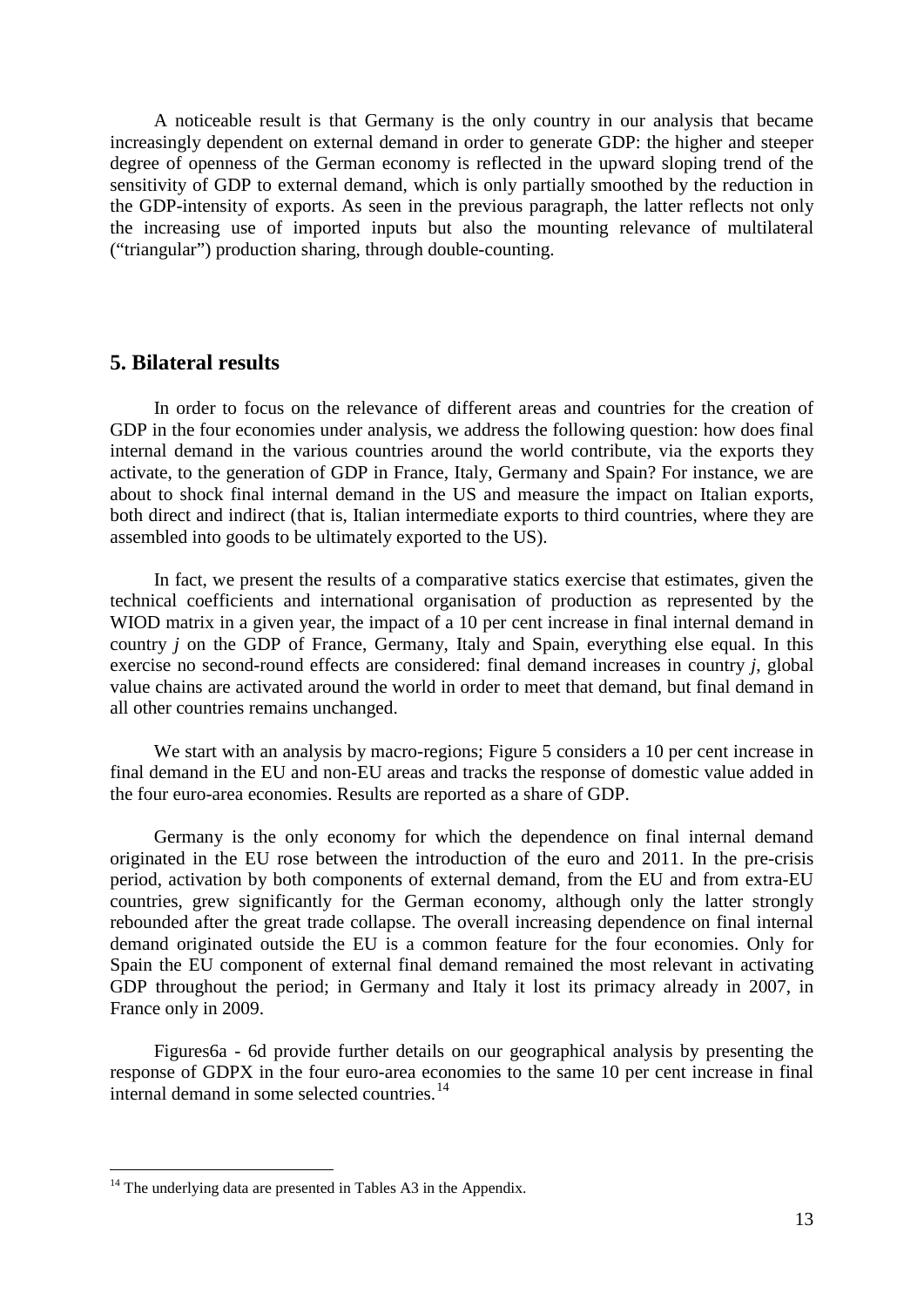#### **Figure 5**

# **Impact on GDPX of a 10 % increase in the EU and the extra-EU components of global final internal demand**



(as a percentage of GDP)



Between 1999 and 2007, Germany became more and more dependent on final external demand from the eurozone testifying that, with the introduction and the strengthening of the euro, the German economy reinforced its relative position within the euro area. The same pattern can be observed for the activation of German GDPX by the rest of the EU, which is split in the figure between Eastern EU countries and the non-eurozone EU countries (Denmark, Sweden and UK). After the crisis, the picture partially changed: the activation of German exports and GDP from the other euro-area countries contracted. The reduction was determined by the fall in final demand from the economies hit by the sovereign debt crisis (among them, Italy and Spain). On the contrary, extra-EU countries continued to gain weight in activating German exports and GDPX. This result was driven essentially by China and, to a lesser extent, by some emerging economies such as Russia and Turkey, at the expenses of major advanced economies such as the US and Japan.

For the other three countries, the elasticity of GDPX to final internal demand originated in the euro area decreased as of 1999, with only a minor rebound after 2009. Activation from Eastern EU countries, China and the rest of BRICs tended to increase over time.

Between 1999 and 2007, the impact of final internal demand in euro-area countries on Italian GDPX slightly weakened. In fact, the result is entirely due to the reduction of the impulse driven by German final demand; net of this country, activation of Italian GDP by final internal demand from the eurozone slightly increased in the period.

Figure 6 also testifies a delay of the Italian, French, and especially Spanish producers with respect to their German competitors in taking advantage of the enormous growth potential of the Chinese market.<sup>[15](#page-13-0)</sup> The corresponding elasticity was almost identical for all four countries in 1999 (and tiny, between 0.03 and 0.05); by 2011 it only doubled for Spain, it increased almost four-fold for France and Italy and it rose six-fold for Germany.

-

<span id="page-13-0"></span><sup>&</sup>lt;sup>15</sup> Nevertheless, Germany, France and Italy do not show a significantly different pattern in the strengthening of the backward linkages with the Chinese economy, as measured by the growth of imported inputs (Amador et al., 2013).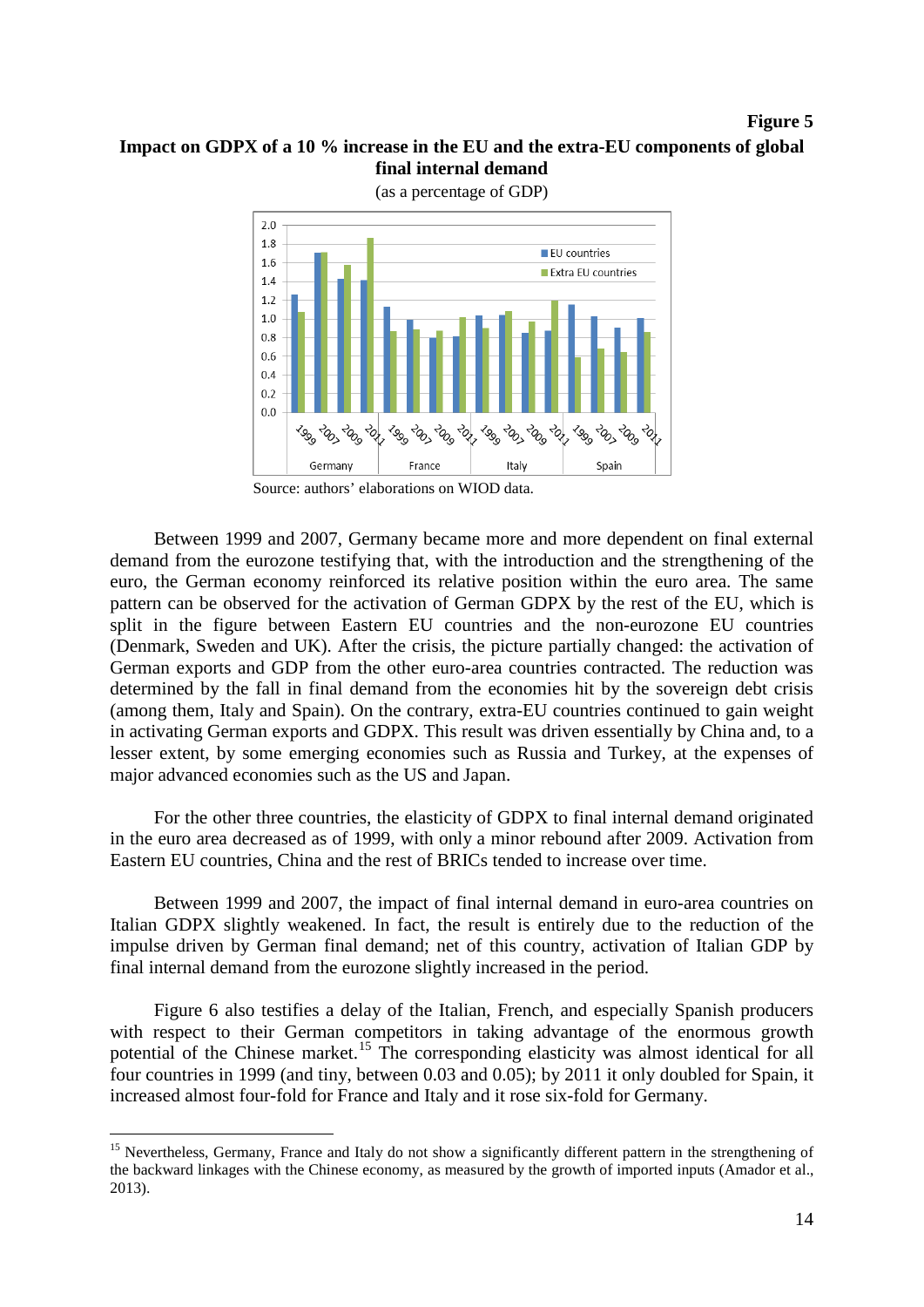#### **Figure 6**



# **Impact on GDPX of a 10 % increase in selected partners' final internal demand** (as a percentage of GDP)

# <span id="page-14-0"></span>**6. Sectoral analysis of exports and GDPX**

-

Final internal demand around the world activates exports by each sector of the euro-area economies under analysis. In turn, exports of any given sector contain domestic value added that has been created, directly or indirectly, in all domestic sectors along "intra-national value chains". Figure 7 presents, for the domestic value added content of overall exports of goods and services, the percentages that originated in manufacturing and in the services sector, respectively. These enable us to comment on the contribution of the two macro-sectors to the creation of domestic value added through exports.[16](#page-14-1)

Source: authors' elaborations on WIOD data. Notes: see the Appendix for a precise definition of the geographical entities on the x-axis.

<span id="page-14-1"></span><sup>&</sup>lt;sup>16</sup> The exercise collapses the 35 sectors considered in WIOD tables into four aggregates (manufacturing, constructions, services and "raw materials and electricity"). Since the sum of manufactures and services accounts on average for between 89 and 95 per cent of the overall domestic value added contained in gross exports, we focus exclusively on these two sectors. Be reminded that tourism is absent from WIOD tables, despite it represents a relevant portion of exports of services for some of the countries under examination (in 2011, 13.5 per cent for Germany, 23.2 per cent for France, 40.6 per cent for Italy, 42.3 per cent for Spain; calculations on balance of payments data from Eurostat).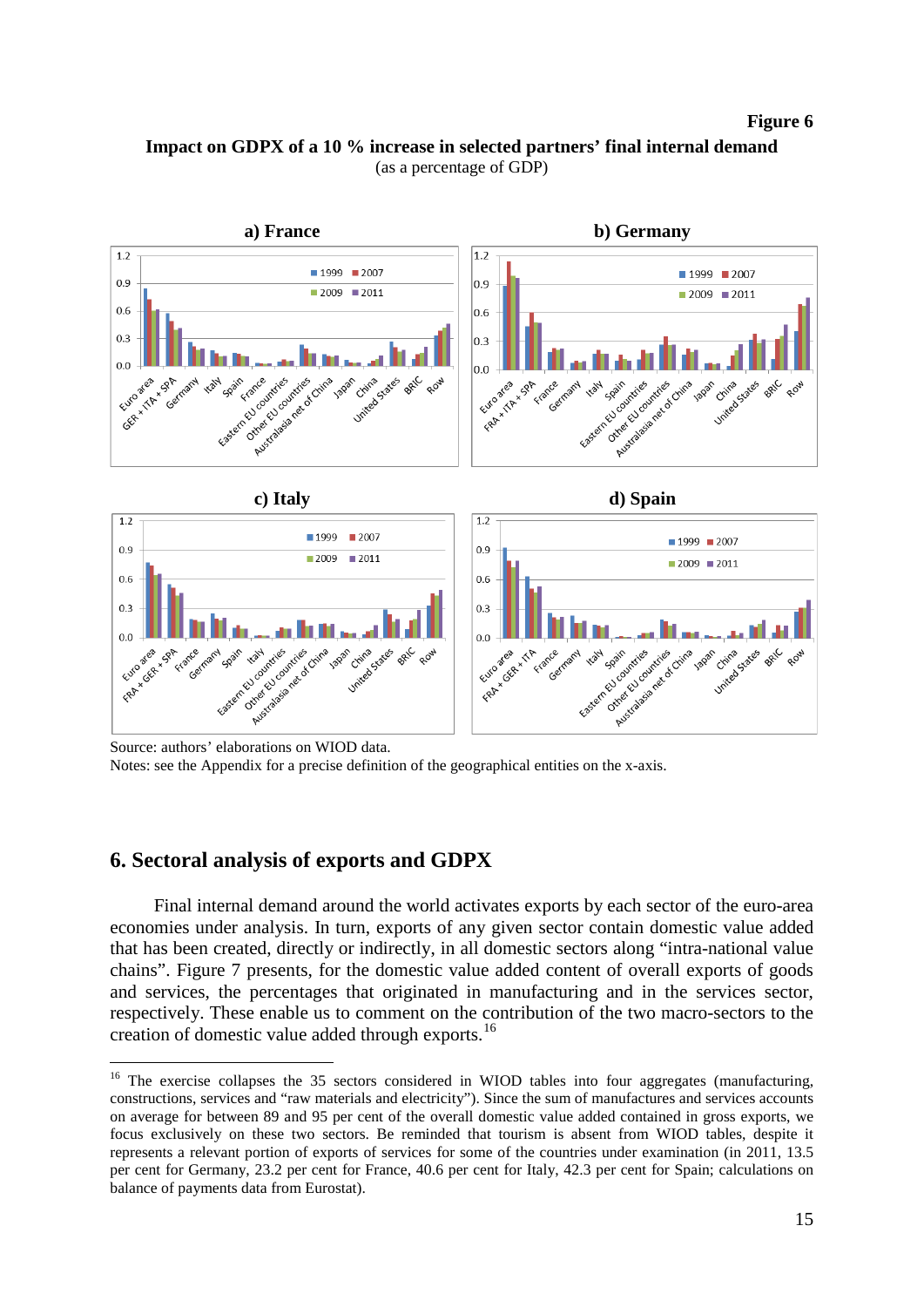#### **Figure 7**

# **GDP embodied in overall exports and originated either in services or in manufacturing**





Source: authors' elaborations on WIOD data.

Notes: among sectors of origin, only manufacturing and services are considered here.

The weight of services as a source of domestic value added embodied in overall gross exports grew considerably over time only for the French and the Spanish economies. The corresponding weight for Italy increased at a relatively slower pace, with the bulk of the adjustment taking place in the initial years, and was negligible for Germany. The relevance of services eventually overtook that of manufacturing in France, Italy and Spain; manufacturing never ceased being the predominant source of growth through exports only for the German economy.

While Figure 7 considers shares in GDPX, Figure 8 offers some further insights by plotting shares in gross exports; the detail for "sectors other than services and manufacturing" and for the sum of foreign value added and the double-counting component are also shown.<sup>[17](#page-15-0)</sup> A visual analysis of Figure 8 reveals that, for all our four countries, the reduction of the value added generated in the domestic manufacturing sector was mainly associated with an increase of the value-added share that originated in international supply chains, namely the foreign and the double-counting components. However, both the level of these shares and the pace of their change over time were different among the four economies. We now consider them one at a time and attempt a combined reading of Figures 7 and 8.

<span id="page-15-0"></span> $17$  Figure A.1 in the Appendix displays the same decomposition of value added for exports of manufactures only. <u>.</u>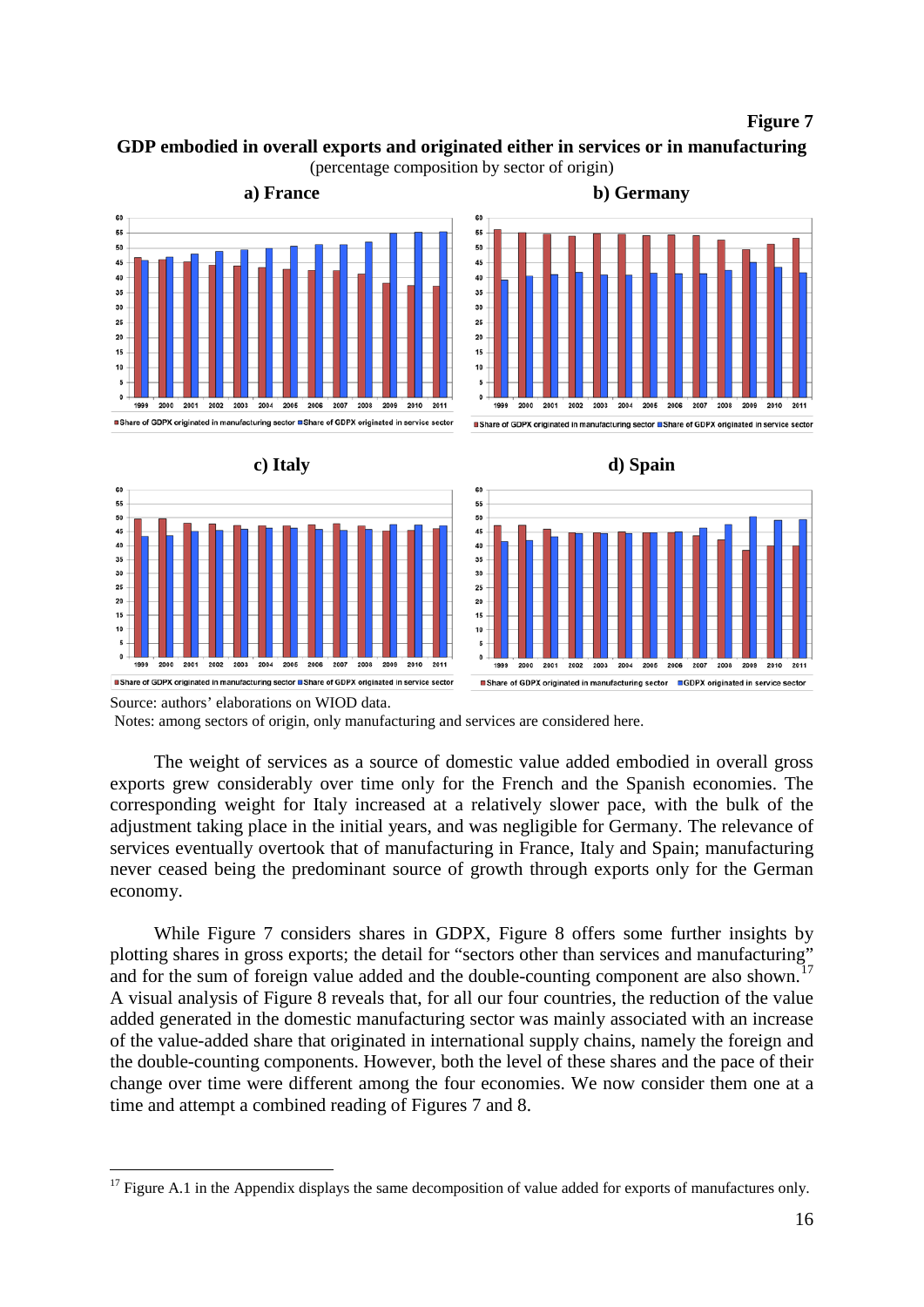**Figure 8**

# **Overall exports of goods and services: shares of value added by origin**



(percentage composition)

GDPX originated in manufacturing sector ■ SDFX originated in manufacturing<br>■ GDPX originated in services secto<br>■ Foreign value added and double-c 45 40 35 30  $25$ 20







Source: authors' elaborations on WIOD data. Notes: in every year, the four bars add up to one hundred.

France is the country with the largest and fastest-growing relevance of the services sector, whose weight in GDPX surpassed that of manufacturing already in 2000, reaching 55 per cent of GDPX in 2011. In the same year almost 40 per cent of overall gross exports was value added originated in the domestic services sector, whereas gross exports of services accounted for just 15 per cent of French sales abroad. The increasing role of services for the French economy is due only in part to "direct" services exports growing faster;  $^{18}$  $^{18}$  $^{18}$  it is mostly due to the growing activation of services by manufacturing exports. This reflects a mounting use, by French manufacturing firms, of services from the *domestic* supply chain as production inputs. This contribution mostly came from domestic providers of services ancillary to production and marketing of manufactures, classified in the "renting of machinery and equipment and other business activities" and "trade" sectors.

In Spain the weight of services as a source of domestic value added embodied in exports of goods and services grew somewhat less rapidly than in France, surpassing the weight of manufacturing in 2006. In this case, the result was driven both by a stronger re-composition

<span id="page-16-0"></span><sup>&</sup>lt;sup>18</sup> The composition of French exports slowly moved from manufacturing towards services between 1999 and 2011: the share of manufacturing declined from 81.5 to 80.2 per cent while the share of services increased by 1.4 percentage points (from 13.7 to 15.1 per cent). -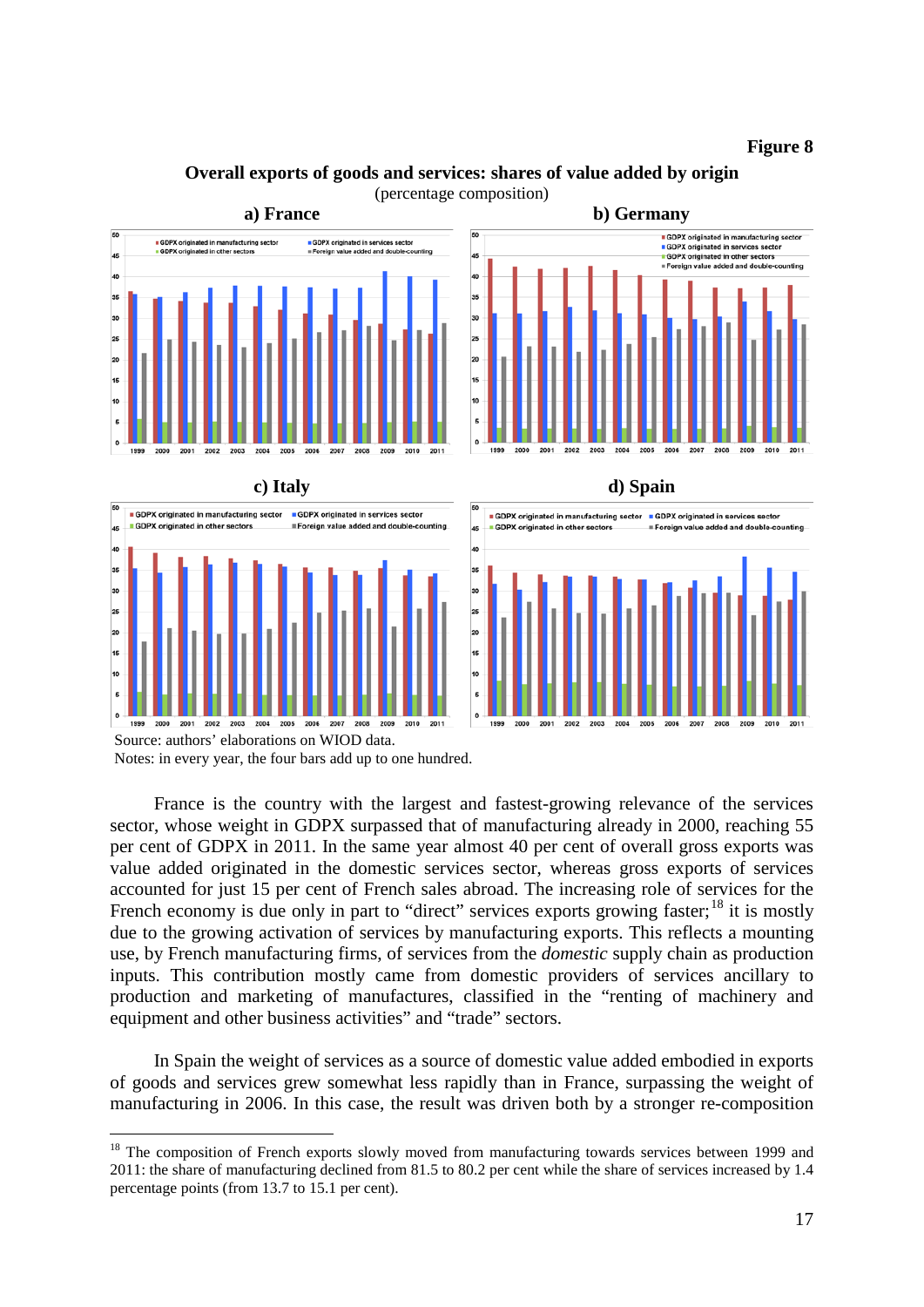of gross exports towards services<sup>[19](#page-17-1)</sup> and a lower use of domestic manufacturing inputs by Spanish enterprises (especially manufacturing firms).

Compared to France and Spain, in Italy the weight of services as a source of domestic value added embodied in total exports grew only mildly (fig. 7); in terms of overall foreign sales, the share of services remained flat, at around  $35$  per cent.<sup>[20](#page-17-2)</sup> The reduction of the domestic value added originated in manufacturing reflects a decreasing use of inputs sourced from domestic manufacturing chains, which were substituted with imported inputs. $21$ .

Despite the strong substitution of value added generated in the domestic manufacturing sectors with value added sourced from abroad, Germany is the only country where manufacturing remained the predominant source of GDPX throughout the period. Germany stands out in the present context for two more reasons: on the one side, despite a mild recomposition of German gross exports towards services, the manufacturing share of exports remained relatively high with respect to the other economies; on the other hand, the contribution in terms of value added of the domestic suppliers operating in the services sector to the exports remained relatively low. This result may be explained by the fact that German manufacturing firms tend to be larger than their euro-area competitors, and for bigger units it is easier to undertake multiple tasks "in house" rather than outsourcing them to other economic units in upstream domestic sectors.

# <span id="page-17-0"></span>**7. Conclusions**

As production has become increasingly organised along global value chains, sequential stages of production are performed at several locations all over the world before assembly into the final product. As a result, traditional indicators based on *gross* exports *alone* are becoming less informative for assessing the contribution to GDP growth in a given country of the various sources of final external demand. The reason is two-fold. On the one hand, as economies engage in processing trade, the domestic-value-added content of a country's exports (GDPX) declines, mirroring an increase in the foreign-value-added and in the doublecounting components. Such developments are not captured by trade statistics, whose mandate is to record the gross value of goods at each border-crossing rather than the (net) value added between border-crossings. On the other hand, as intermediates travel to their final destination by an indirect, possibly multi-country route, it becomes more complex to associate a country's exports (and their domestic-value-added content) with the final demand that activated them.

We have proposed an analysis based on a novel methodology, developed by Koopman et al. (2014), aimed at tracing value added by source, so as to properly measure vertical specialisation in international trade for the major euro-area countries (France, Germany, Italy and Spain). While providing an accurate picture of these countries' participation in global value chains, we estimate the impact on their GDP of a shock to foreign demand and disentangle individual contributions along a geographical dimension. Although we do not claim to analyse the causes and consequences of euro-area countries' participation in global

 $19$  Their share in overall foreign sales increased by 4.4 percentage points, from 16.6 to 21.0 per cent.

<span id="page-17-3"></span>

<span id="page-17-2"></span><span id="page-17-1"></span><sup>&</sup>lt;sup>20</sup> The bulk of this adjustment took place in the mid-nineties not considered in the graphs.<br><sup>21</sup> On the other hand, the increase of the value added generated by the domestic suppliers operating in the services sector as a share of manufacturing exports was modest: see Figure A.1 in the Appendix.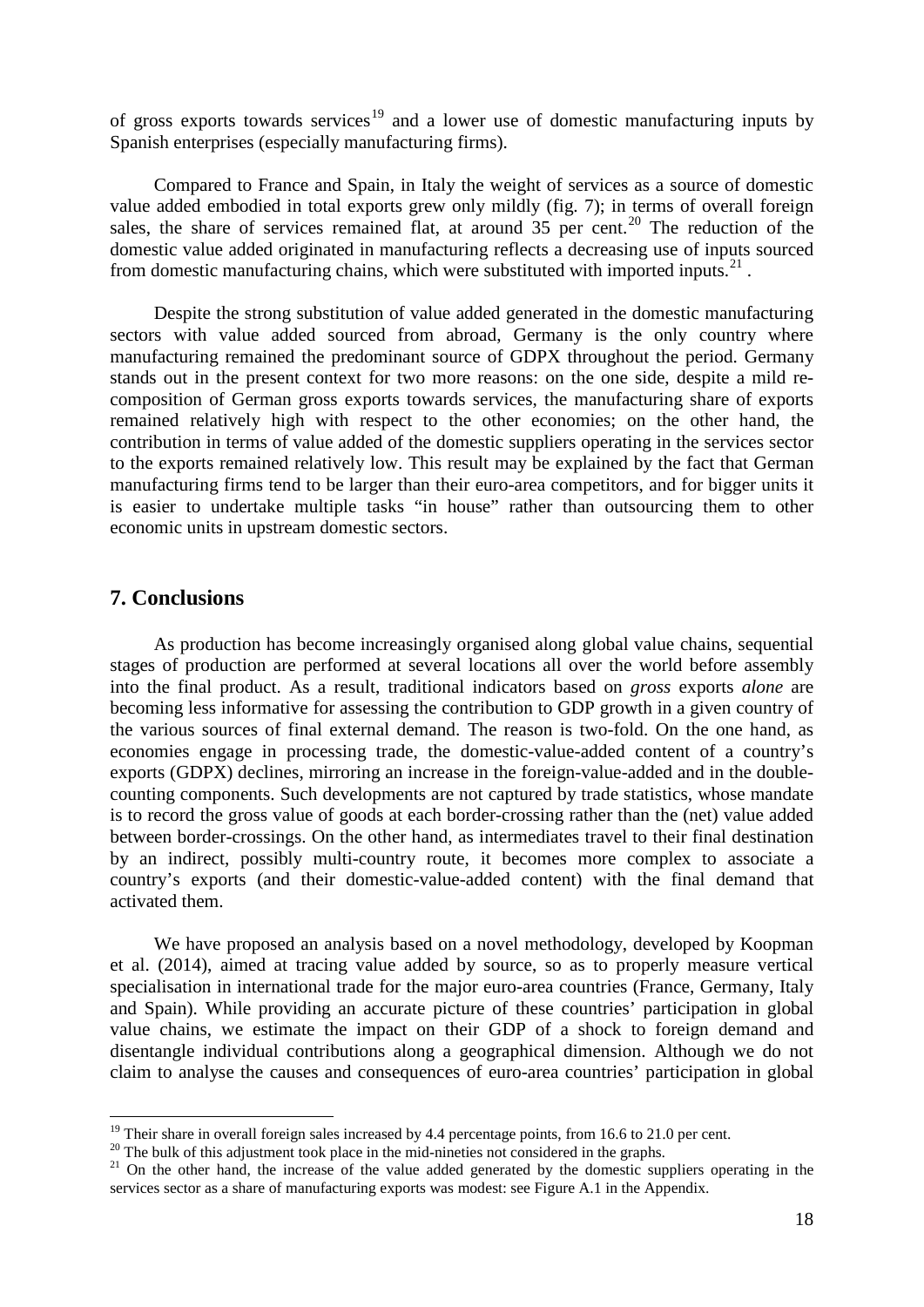value chains, the accounting exercise that we propose provides a useful dashboard towards a better understanding of the opportunities and the challenges that global value chains offer, as well as new tools for policy evaluations.

We focus on the years between 1999 and 2011, covering many relevant developments in euro-area integration and, more generally, in world trade. The time span includes the "great trade collapse", the subsequent rebound of international trade and also the beginning of the "sovereign debt crisis" in the euro area. Our main conclusions can be summarized as follows.

Firstly, the growing participation of the euro-area economies in global value chains is indeed a common structural feature, displaying both a trend and a sensitivity to business cycles. Between 1999 and 2011, the GDPX-intensity, namely the ability of one euro-worth of exports to activate value added in the domestic economies, declined sensibly in all four countries. Its development reflects the increasing trend of the two complementary components: foreign value added and double-counting. The pattern of the former, the classical indicator of "vertical specialisation", provides clear evidence of the growing backward integration of the production processes, as firms operating in these four economies took advantage of differences in technologies, factor endowments and factor prices across countries. The steep trend of commodity prices played a role in shaping the mounting relevance of the foreign value-added component, but did not entirely determine it, according to our preliminary assessment. The increasing trend of the double-counting component testifies instead a growing complexity for the participation in international production chains, with intermediate inputs crossing multiple times the domestic borders.

Secondly, we find that the reliance of France, Italy and Spain on foreign final demand in order to generate GDP remained broadly flat over the period, whereas it increased sensibly for Germany. The higher and faster-growing degree of openness of the German economy, only partially smoothed by the reduction in the GDP-intensity of exports, explains this result.

Thirdly, the overall increasing dependence on final internal demand originated outside the EU is a common feature for the four economies in the pre-crisis period; instead, activation by the EU-component of final internal demand grew significantly only for the German economy. In particular, with the introduction and the strengthening of the euro, Germany reinforced its relative position within the euro area, with an increasing activation of GDP by final internal demand from the monetary union. On the contrary, the impact on Italian GDPX of final internal demand originated in the euro area slightly weakened, a result entirely due to the reduction of the impulse driven by German final demand. A similar pattern holds for France and Spain. The picture changed after the crisis: the activation of German exports and GDP by the other euro-area countries contracted, driven by the fall in final demand from the economies hit by the sovereign debt crisis. On the contrary, extra-EU countries continued to gain weight in activating German exports and GDPX, a pattern common to the other three economies. In particular, between 1999 and 2011 the sensitivity of the German economy to final internal demand in China increased much more than for the other countries, in what we interpret as a delay of the Italian, French, and especially Spanish producers in taking advantage of the enormous growth potential of the Chinese market.

Finally, value added that is embodied in manufacturing exports often originates in a different sector, typically services. Our analysis of the domestic-sector origin of value added embodied in exports reveals that the weight of services as a source of domestic value added embodied in overall gross exports considerably grew over time only for the French and the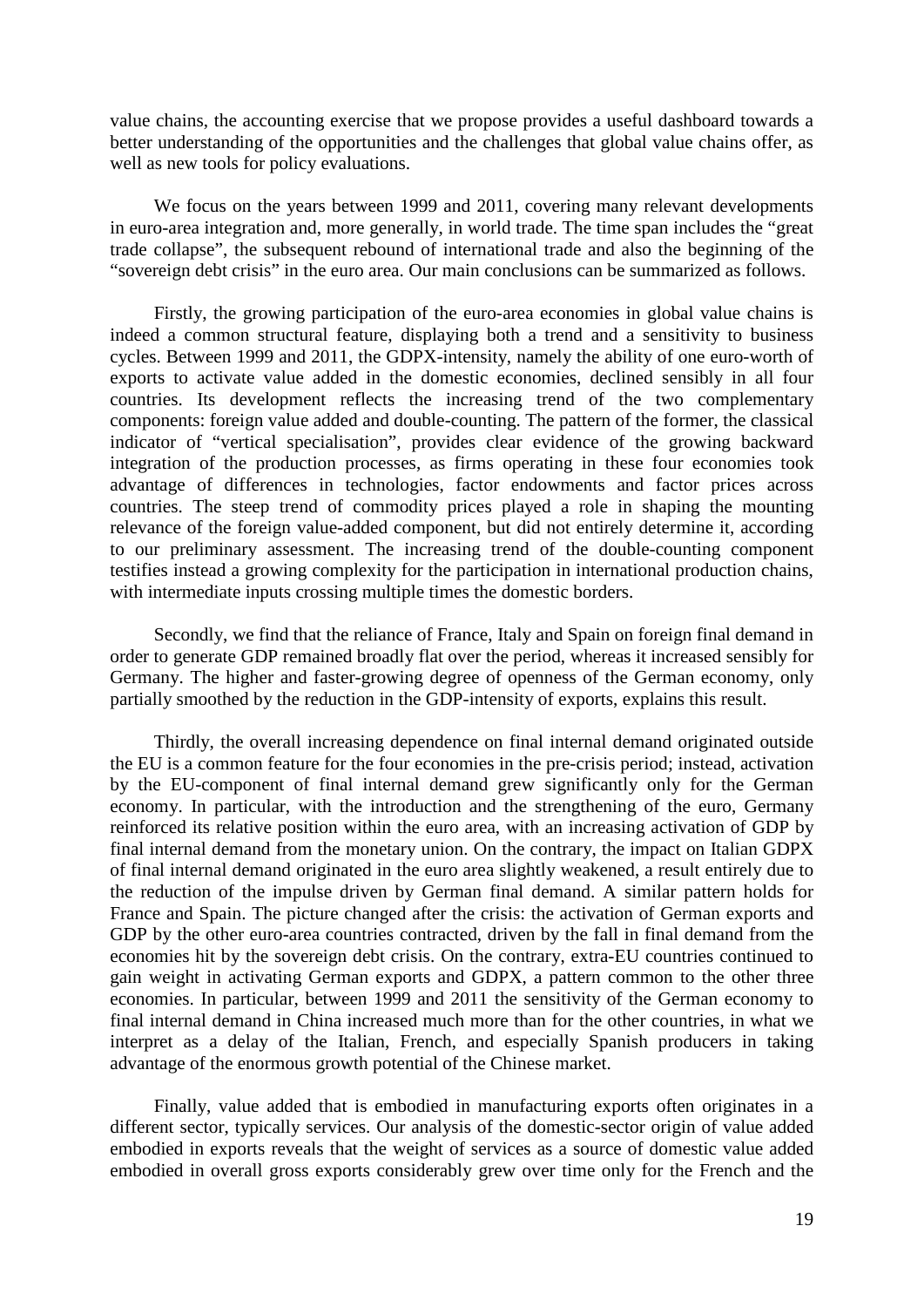Spanish economies. In comparison, the corresponding weight for Italy was in 2011 only slightly bigger than the early 2000's levels; for Germany it was almost unchanged. France is the country with the largest relevance of the service sector, whose weight in GDPX surpassed the weight of manufacturing already in 2000. This pattern is especially due to the growing activation of services by manufacturing exports and only in part to "direct" service exports growing faster. In Spain the weight of value added originated in domestic services embodied in overall exports grew somewhat less rapidly than in France, surpassing the weight of manufacturing in 2006. In this case, the result was driven both by a stronger re-composition of gross exports towards services and by a higher use of domestic services in manufacturing firms. In Italy, the share of services in overall foreign sales remained flat; our findings entirely depend on the increasing use of domestic services by manufacturing firms.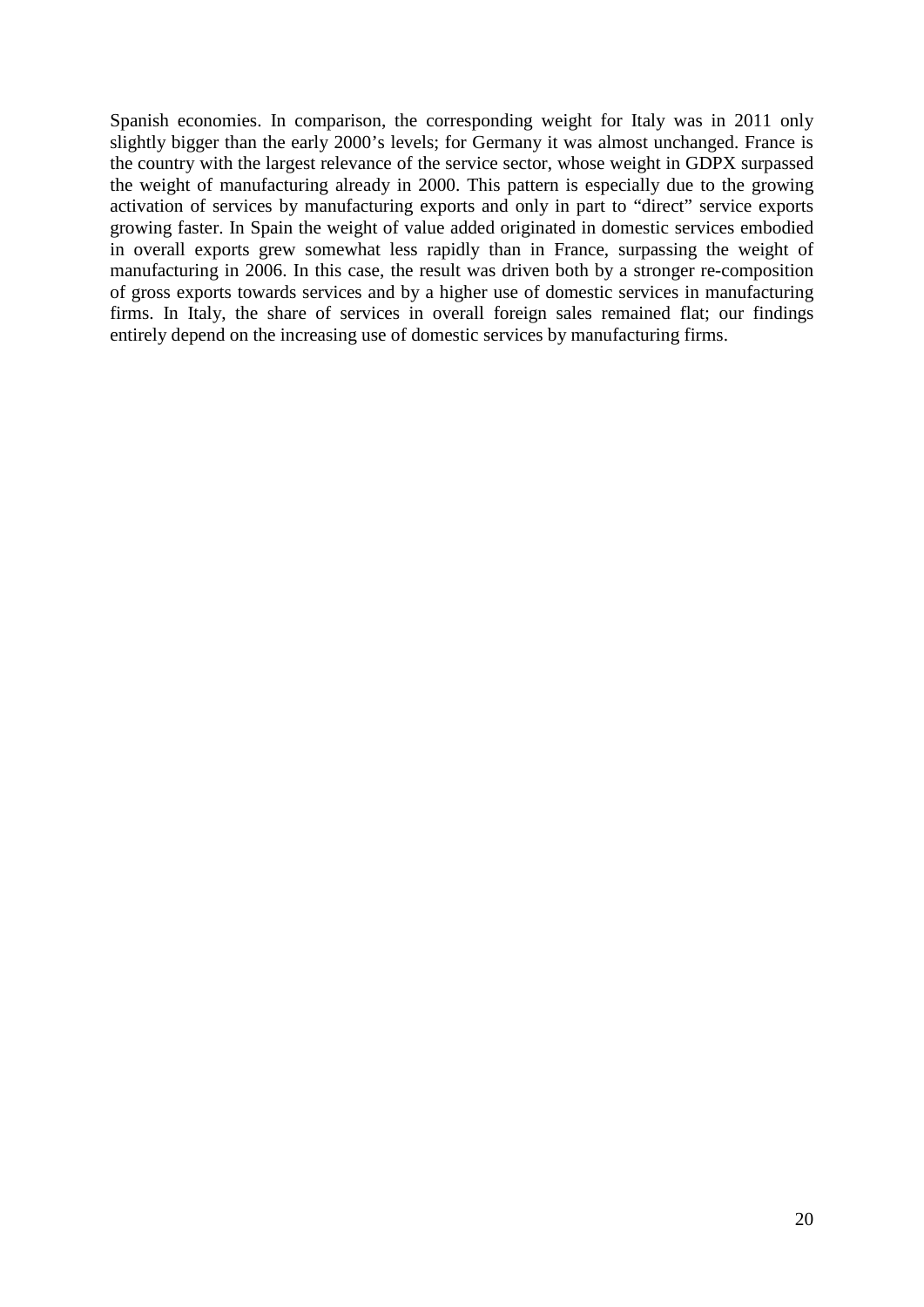# <span id="page-20-0"></span>**References**

Amador, J., R. Cappariello, and R. Stehrer. 2013. "Global Value Chains: A View from the Euro Area". *Paper presented at the Joint CompNet-PIIE-World Bank Conference in Washington, 16-17 April 2013.*

Cappariello, R. 2014. "Il contenuto di valore aggiunto delle esportazioni: un'analisi delle principali economie europee", in *Filiere produttive e nuova globalizzazione* a cura di Z. Rotondi, Laterza.

Cappariello, R. and Felettigh, A. 2013. "How Does Foreign Demand Activate Domestic Value Added? A Dashboard for the Italian Economy". *Paper presented at the 8<sup>th</sup> CompNet Workshop in Rome,* 13-14 March 2014.

Cheung, C. and S. Guichard. 2009. "Understanding the World Trade Collapse", *OECD Working Papers*, No. 729.

Freund, C. 2009. "The Trade Response to Global Downturns: Historical Evidence". *Policy Research Working Paper Series*, No. 5015, World Bank.

Hummels, D., J. Ishii, and K. Yi. 2001. "The Nature and Growth of Vertical Specialization in World Trade". *Journal of International Economics*, 54(2001): 75–96.

Johnson, R., and G. Noguera. 2012. "Accounting for Intermediates: Production Sharing and Trade in Value-added". *Journal of International Economics*, 86(2012): 224-236.

Koopman, R., Z. Wang, and S. Wei. 2014. "Tracing Value-Added and Double Counting in Gross Exports". *American Economic Review*, 104(2): 459-94.

Rahman J. and T. Zhao. 2013. "Export Performance in Europe: What Do We Know from Supply Links?". *IMF Working Paper*, No. 62.

Stehrer, R., N. Foster and G. J. de Vries. 2012. "Value Added and Factors in Trade: a Comprehensive Approach". *Vienna Institute for International Economic Studies Working Paper,* No. 80.

Timmer, Marcel (ed.). 2012. "The World Input-Output Database (WIOD): Contents, Sources and Methods". *WIOD background document* available at [www.wiod.org.](http://www.wiod.org/)

Timmer, M., B. Los, R. Stehrer, G. J. de Vries. 2013. "Production Fragmentation". *Economic Policy,* October, pp. 613-661.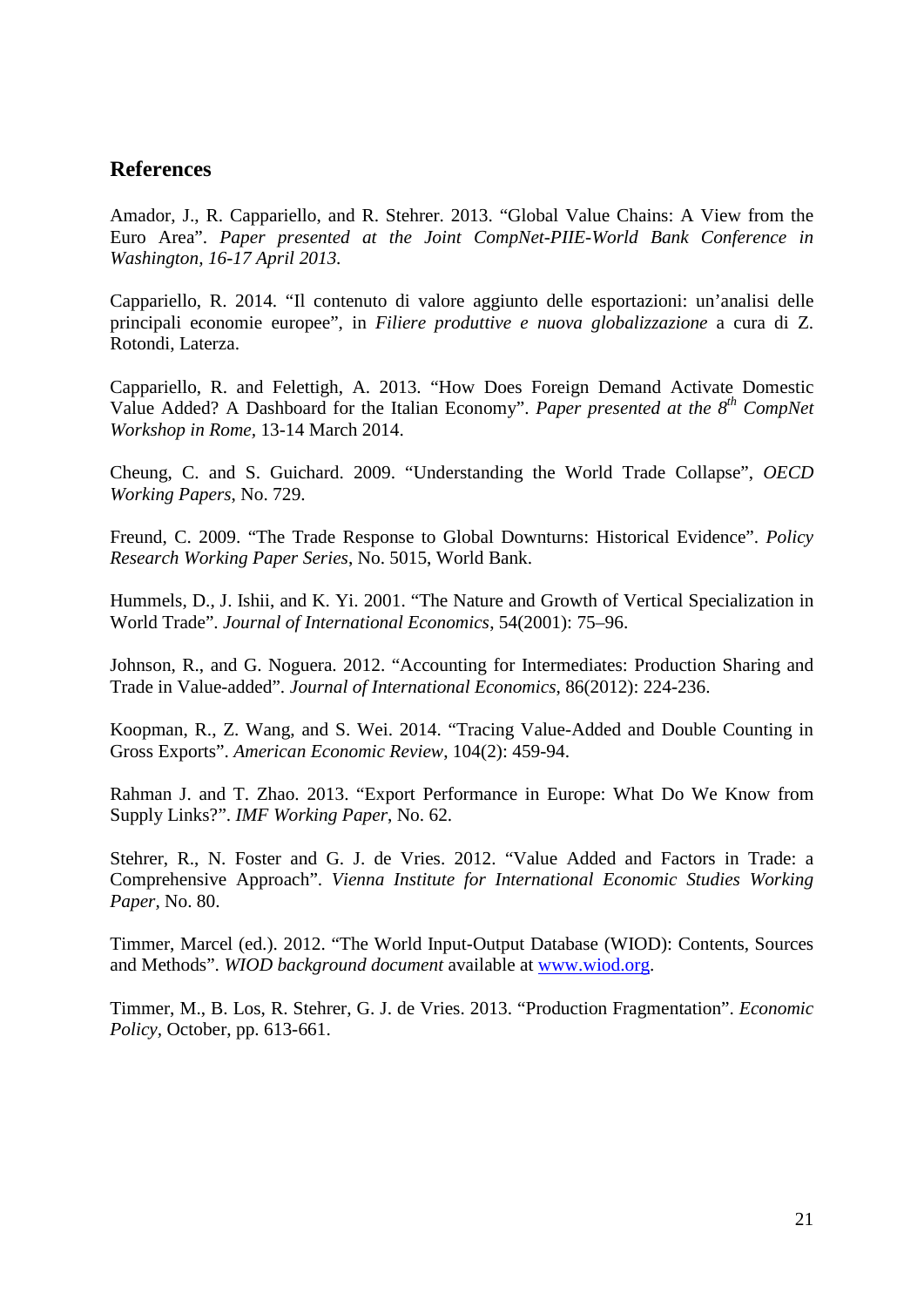# <span id="page-21-0"></span>**Appendix**

#### **The algebra of the KWW decomposition**

In this section we briefly describe the decomposition of gross exports developed by Koopman et al. (2014). We focus on a source country *s* which produces and exports *N* products to *G* countries. Gross exports of country *s* are used as an intermediate or final good abroad, according the following definition:

$$
E_{s^*} = \sum_{r=s}^{G} E_{sr} = \sum_{r=s}^{G} (A_{sr} X_r + Y_{sr})
$$
 (A.1)

where:

- $E_{s^*}$  is the *GN-by-1* vector of exports by country *s* to its *G* partner countries;
- $E_{sr}$  is the *N-by-1* vector of gross exports from country *s* to country *r*, *r*=1,...,G;
- $A_{sr}$  is the *N-by-N* input-output coefficient matrix, with typical element  $a_{sr}^{ij}$ representing the coefficient for input i in country *s* used in the production of sector *j* in country *r;*
- $X<sub>s</sub>$  is the *N-by-1* vector of gross output of country *s*;
- $Y_{sr}$  is the *N–by-1* vector of final demand in country *r* for final goods and services produced in *s.*

By pre-multiplying  $E_{\ast}$  by the unit vector *u* one obtains aggregate exports (a scalar), which can be decomposed into various value-added and double-counted components as follows:

$$
uE_{s^*} = \left[ V_s \sum_{r \neq s}^{G} B_{ss} Y_{sr} \right] + \left[ V_s \sum_{r \neq s}^{G} B_{sr} Y_{rr} \right] + \left[ V_s \sum_{r \neq s}^{G} \sum_{t \neq s, r}^{G} B_{sr} Y_{rt} \right] +
$$
  
+ 
$$
\left[ V_s \sum_{r \neq s}^{G} B_{sr} Y_{rs} \right] + \left[ V_s \sum_{r \neq s}^{G} B_{sr} A_{rs} (I - A_{ss})^{-1} Y_{ss} \right] + \left[ V_s \sum_{r \neq s}^{G} B_{sr} A_{rs} (I - A_{ss})^{-1} E_{s^*} \right] +
$$
  
+ 
$$
\left[ \sum_{t \neq s}^{G} \sum_{r \neq s}^{G} V_t B_{sr} Y_{sr} \right] + \left[ \sum_{t \neq s}^{G} \sum_{r \neq s}^{G} V_t B_{rs} A_{sr} (I - A_{rr})^{-1} Y_{rr} \right] + \left[ \sum_{t \neq s}^{G} V_t B_{rs} \sum_{r \neq s}^{G} A_{sr} (I - A_{rr})^{-1} E_{r^*} \right]
$$
(A.2)

where:

- $V_s$  is the *GN-by-1* row vector of direct value-added coefficients;
- $B_{sr}$  is the *N-by-N* block Leontief inverse matrix, which is the total requirement matrix that gives the amount of gross output in producing country *s* required for a one-unit increase in final demand in destination country *r,* with typical element  $b_{sr}^{ij}$  representing the coefficient of inputs from sector *i* in country *s* to sector *j* in country *r;*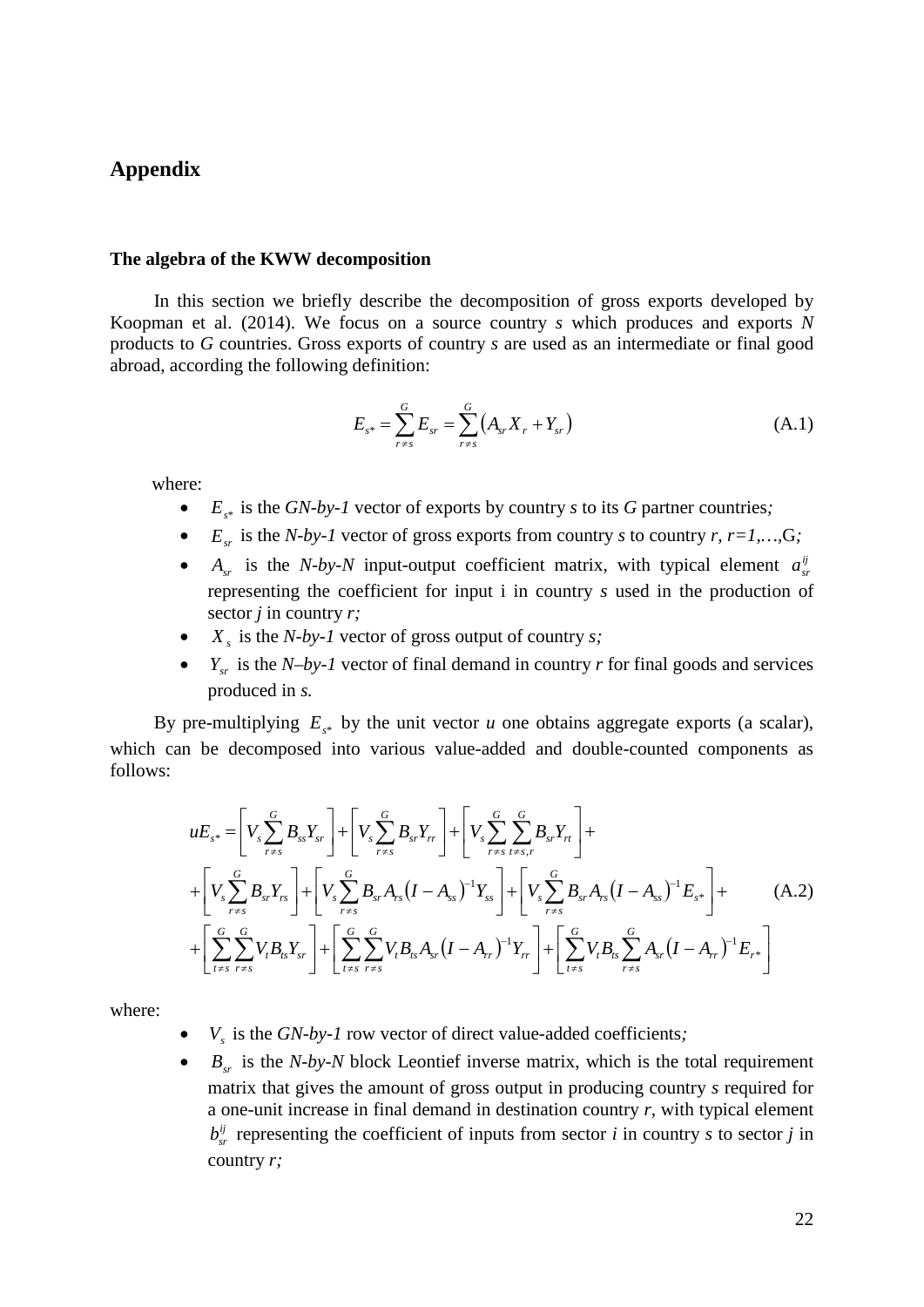$X_{sr}$  is the *N-by-1* vector of gross output produced in *s* and absorbed in *r*.

While the algebra to obtain equation (A.2) may be a bit tedious, expressing a country's gross exports as the sum of these nine terms is very useful. We try to explain briefly their economic interpretations.

The first two terms in square brackets are the direct value added exports, i.e., the source-country value added absorbed by the direct importer, country  $r$ , in the form of final (first term) and intermediate (second term) imports. The  $3<sup>rd</sup>$  term is value added of country *s* exported to country *r* and, after some processing in *r*, finally absorbed in a third country *t*.

The  $4^{th}$  and the  $5^{th}$  terms are source value added of country *s* which is initially exported but then returns home in either final  $(4<sup>th</sup>$  term) or intermediate  $(5<sup>th</sup>$  term) imports to be consumed by country *s*.

The  $7<sup>th</sup>$  and  $8<sup>th</sup>$  terms represent foreign value added in source country's exports, including foreign value added embodied in both final and intermediate products.

The  $6<sup>th</sup>$  and  $9<sup>th</sup>$  terms are the two "pure double-counted terms" that sum up the double-counted share of two-way intermediate trade from all bilateral routes.

#### **Definition of geographical entities**

We re-organize the 41 geographical entities considered in WIOD matrices as follows:

1. European Union (EU, 27 countries), broken down in: Euro area (17 members) and countries belonging to the EU27 but outside the Eurozone.

- The former aggregate is further split as: France, Germany, Italy, Spain, the remaining 13 countries belonging to the Euro area;
- the latter aggregate is further split between "Eastern" countries<sup>[22](#page-22-0)</sup> and "other" countries (Denmark, Great Britain, Sweden).
- 2. All countries outside the EU27, further broken down in:
	- Australasia net of China: Australia plus the Asian countries considered in WIOD matrices.<sup>[23](#page-22-1)</sup> The detail on Japan appears in some figures;
	- China;

-

- American countries considered in WIOD matrices,  $^{24}$  $^{24}$  $^{24}$  with a detail on the US;
- Russia and Turkey;
- All other countries.
- 3. A memo item for BRIC.

<span id="page-22-0"></span><sup>&</sup>lt;sup>22</sup> Bulgaria, Czech Republic, Hungary, Latvia, Lithuania, Poland and Romania.<br><sup>23</sup> India, Indonesia, Japan, South Korea, Taiwan.<br><sup>24</sup> Brazil and the NAFTA countries (Canada, Mexico, USA).

<span id="page-22-1"></span>

<span id="page-22-2"></span>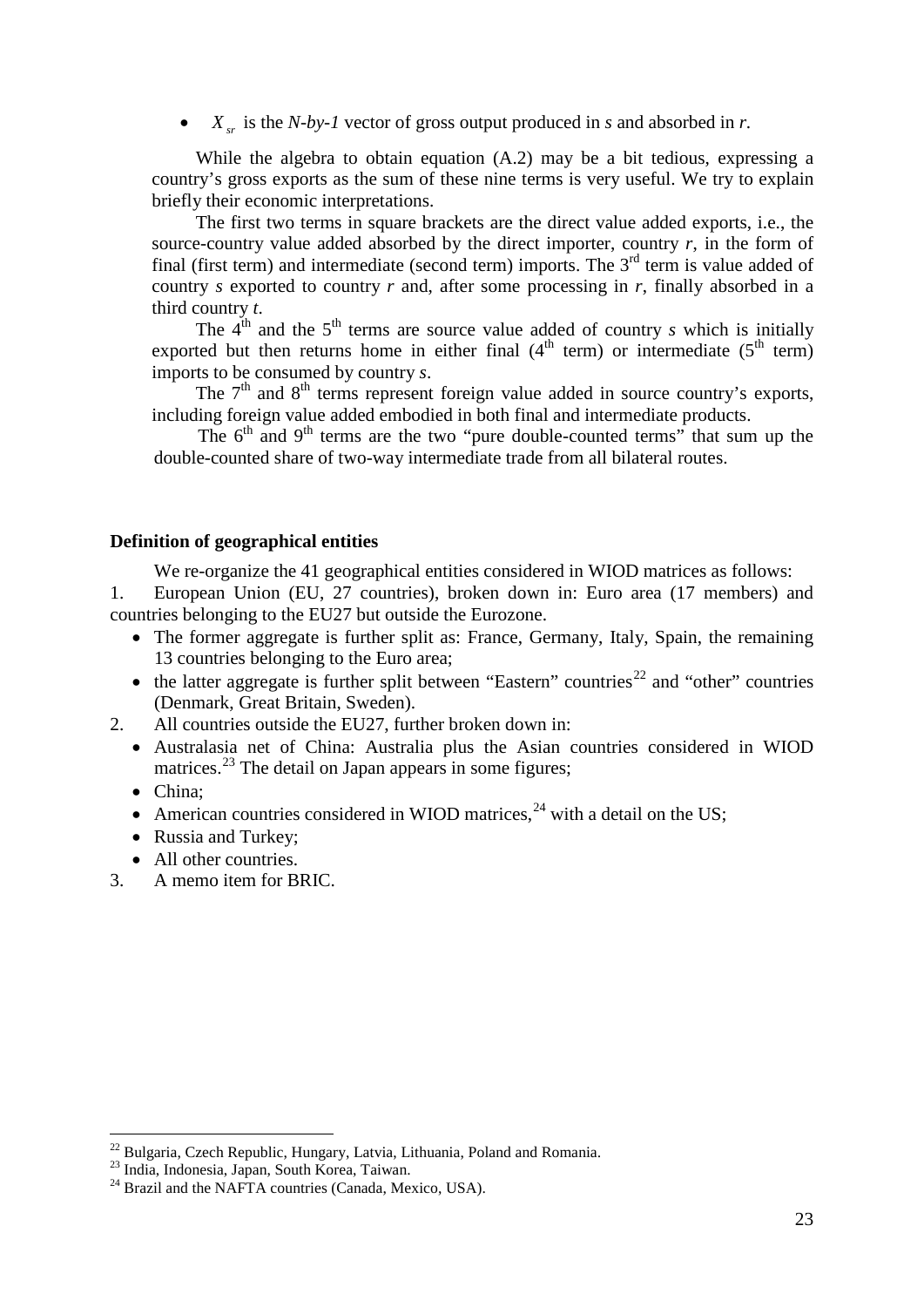# **Table A1.a**

### **Decomposition of French exports of goods and services**

|      |             |           |                     |           |                             | Gross exports        |      |         |          | Memo     |
|------|-------------|-----------|---------------------|-----------|-----------------------------|----------------------|------|---------|----------|----------|
|      |             |           |                     |           | GDP in gross exports (GDPX) |                      |      | Foreign | Double   | item:    |
|      |             |           | Value added exports |           |                             | Re-imported domestic |      | value   | counting | Interna- |
|      |             | in direct | in inter-           | in inter- | in inter-                   | in inter-            |      | added   |          | tional   |
|      | Gross       | final     | mediates            | mediates  | mediates                    | mediates             |      |         |          | fragme   |
| Year | exports (in | exports   | exports             | re-       | that return                 | that are             |      |         |          | nta-tion |
|      | millions of |           | absorbed            | exported  | home via                    | absorbed             |      |         |          | of       |
|      | dollars)    |           | by direct           | to third  | final                       | abroad via           |      |         |          | producti |
|      |             |           | importers           | countries | imports                     | inter-               |      |         |          | on"      |
|      |             |           |                     |           |                             | mediates             |      |         |          |          |
|      |             |           |                     |           |                             | imports              |      |         |          |          |
| 1995 | 334642      | 33.6      | 37.4                | 7.7       | 0.8                         | 0.6                  | 80.1 | 15.5    | 4.4      | 29.0     |
| 1996 | 339102      | 34.1      | 36.4                | 7.6       | 0.8                         | 0.6                  | 79.5 | 16.0    | 4.5      | 29.5     |
| 1997 | 338362      | 33.5      | 36.2                | 7.6       | 0.7                         | 0.5                  | 78.6 | 16.6    | 4.8      | 30.2     |
| 1998 | 356010      | 34.2      | 34.7                | 7.8       | 0.8                         | 0.5                  | 78.0 | 17.2    | 4.9      | 31.1     |
| 1999 | 351545      | 33.9      | 34.7                | 8.3       | 0.8                         | 0.5                  | 78.2 | 16.7    | 5.0      | 31.4     |
| 2000 | 349817      | 31.3      | 33.9                | 8.6       | 0.8                         | 0.5                  | 75.1 | 18.7    | 6.2      | 34.8     |
| 2001 | 348540      | 32.7      | 32.9                | 8.7       | 0.8                         | 0.5                  | 75.6 | 18.4    | 6.0      | 34.3     |
| 2002 | 366869      | 33.1      | 33.2                | 8.8       | 0.8                         | 0.5                  | 76.4 | 17.9    | 5.7      | 33.7     |
| 2003 | 427267      | 33.4      | 33.4                | 8.8       | 0.8                         | 0.5                  | 76.9 | 17.4    | 5.6      | 33.2     |
| 2004 | 492932      | 32.8      | 33.0                | 8.7       | 0.8                         | 0.5                  | 75.9 | 18.1    | 6.0      | 34.2     |
| 2005 | 517610      | 32.0      | 32.8                | 8.6       | 0.8                         | 0.5                  | 74.8 | 18.8    | 6.4      | 35.1     |
| 2006 | 559843      | 31.4      | 31.9                | 8.7       | 0.8                         | 0.5                  | 73.3 | 19.6    | 7.0      | 36.7     |
| 2007 | 636359      | 30.8      | 31.9                | 8.9       | 0.8                         | 0.5                  | 72.9 | 19.8    | 7.3      | 37.3     |
| 2008 | 704819      | 30.3      | 31.5                | 8.7       | 0.7                         | 0.5                  | 71.8 | 20.7    | 7.5      | 38.1     |
| 2009 | 564579      | 31.9      | 34.1                | 8.2       | 0.7                         | 0.5                  | 75.3 | 18.9    | 5.9      | 34.1     |
| 2010 | 609074      | 30.8      | 32.9                | 8.0       | 0.7                         | 0.5                  | 72.8 | 20.5    | 6.7      | 36.4     |
| 2011 | 691460      | 29.1      | 32.8                | 8.0       | 0.7                         | 0.5                  | 71.0 | 21.4    | 7.6      | 38.1     |

(as a percentage of total gross exports, except otherwise indicated)

Source: authors' calculations on WIOD data.

#### **Table A1.b**

#### **Decomposition of German exports of goods and services**

(as a percentage of total gross exports, except otherwise indicated)

|      |             |           |                     |           |                             | (as a percentage or tour gross exports, except surer who mercure<br>Gross exports |      |         |          | Memo     |
|------|-------------|-----------|---------------------|-----------|-----------------------------|-----------------------------------------------------------------------------------|------|---------|----------|----------|
|      |             |           |                     |           | GDP in gross exports (GDPX) |                                                                                   |      | Foreign | Double   | item:    |
|      |             |           | Value added exports |           |                             | Re-imported domestic                                                              |      | value   | counting | Interna- |
|      |             | in direct | in inter-           | in inter- | in inter-                   | in inter-                                                                         |      | added   |          | tional   |
|      | Gross       | final     | mediates            | mediates  | mediates                    | mediates                                                                          |      |         |          | fragme   |
| Year | exports (in | exports   | exports             | re-       | that return                 | that are                                                                          |      |         |          | nta-tion |
|      | millions of |           | absorbed            | exported  | home via                    | absorbed                                                                          |      |         |          | of       |
|      | dollars)    |           | by direct           | to third  | final                       | abroad via                                                                        |      |         |          | producti |
|      |             |           | importers           | countries | imports                     | inter-                                                                            |      |         |          | on"      |
|      |             |           |                     |           |                             | mediates                                                                          |      |         |          |          |
|      |             |           |                     |           |                             | imports                                                                           |      |         |          |          |
| 1995 | 577907      | 34.5      | 37.2                | 7.6       | 1.6                         | 1.1                                                                               | 82.1 | 13.4    | 4.5      | 28.3     |
| 1996 | 581114      | 34.0      | 37.4                | 7.8       | 1.5                         | 1.0                                                                               | 81.8 | 13.6    | 4.6      | 28.6     |
| 1997 | 569373      | 33.2      | 37.6                | 7.5       | 1.4                         | 0.9                                                                               | 80.7 | 14.6    | 4.8      | 29.2     |
| 1998 | 600858      | 34.3      | 35.4                | 7.8       | 1.6                         | 1.0                                                                               | 80.1 | 14.8    | 5.1      | 30.3     |
| 1999 | 600303      | 34.3      | 34.5                | 8.0       | 1.6                         | 1.0                                                                               | 79.3 | 15.4    | 5.3      | 31.2     |
| 2000 | 614537      | 32.1      | 33.9                | 8.3       | 1.6                         | 0.9                                                                               | 76.8 | 16.8    | 6.4      | 34.0     |
| 2001 | 636044      | 33.0      | 33.2                | 8.3       | 1.5                         | 0.9                                                                               | 76.9 | 16.8    | 6.3      | 33.8     |
| 2002 | 695201      | 33.8      | 33.8                | 8.2       | 1.5                         | 0.8                                                                               | 78.1 | 16.0    | 5.8      | 32.4     |
| 2003 | 839066      | 33.5      | 33.5                | 8.2       | 1.6                         | 0.9                                                                               | 77.6 | 16.3    | 6.1      | 33.1     |
| 2004 | 1007507     | 31.5      | 33.9                | 8.4       | 1.5                         | 0.9                                                                               | 76.2 | 16.9    | 6.9      | 34.6     |
| 2005 | 1096000     | 30.7      | 33.3                | 8.4       | 1.4                         | 0.8                                                                               | 74.6 | 17.9    | 7.5      | 36.0     |
| 2006 | 1258715     | 29.6      | 32.6                | 8.3       | 1.4                         | 0.8                                                                               | 72.7 | 19.0    | 8.4      | 37.8     |
| 2007 | 1510356     | 29.0      | 32.5                | 8.3       | 1.3                         | 0.8                                                                               | 71.9 | 19.4    | 8.7      | 38.5     |
| 2008 | 1671980     | 28.8      | 32.0                | 8.2       | 1.3                         | 0.8                                                                               | 71.1 | 20.0    | 8.9      | 39.2     |
| 2009 | 1265888     | 31.2      | 34.2                | 7.8       | 1.3                         | 0.8                                                                               | 75.2 | 18.0    | 6.8      | 34.7     |
| 2010 | 1391739     | 29.8      | 33.2                | 7.8       | 1.2                         | 0.8                                                                               | 72.7 | 19.5    | 7.8      | 37.0     |
| 2011 | 1602979     | 28.1      | 33.6                | 7.6       | 1.2                         | 0.8                                                                               | 71.4 | 20.2    | 8.4      | 38.2     |

Source: authors' calculations on WIOD data.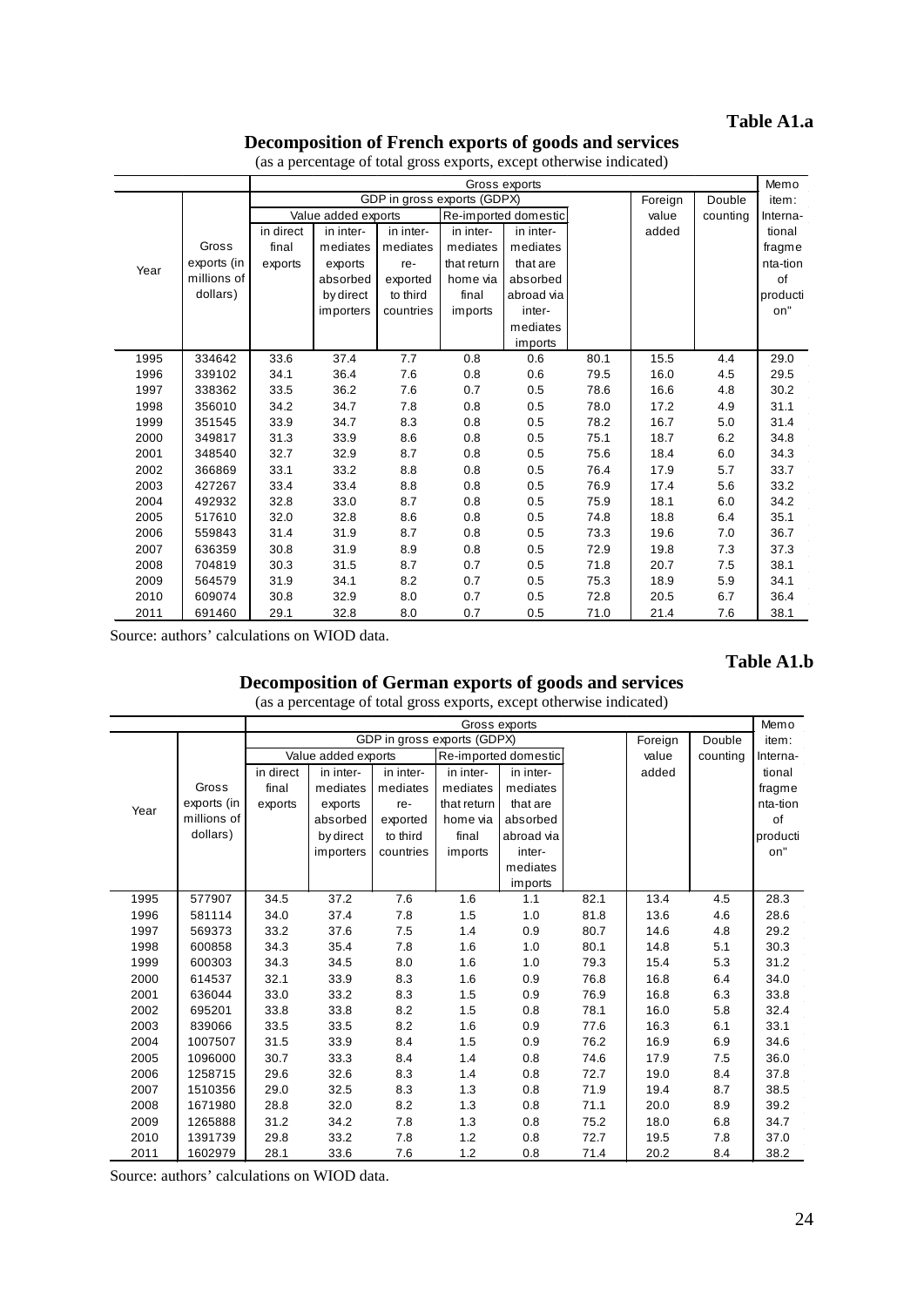# **Table A1.c**

### **Decomposition of Italian exports of goods and services**

|      |             |           |                     |           |                             | Gross exports        |      |         |          | Memo     |
|------|-------------|-----------|---------------------|-----------|-----------------------------|----------------------|------|---------|----------|----------|
|      |             |           |                     |           | GDP in gross exports (GDPX) |                      |      | Foreign | Double   | item:    |
|      |             |           | Value added exports |           |                             | Re-imported domestic |      | value   | counting | Interna- |
|      |             | in direct | in inter-           | in inter- | in inter-                   | in inter-            |      | added   |          | tional   |
|      | Gross       | final     | mediates            | mediates  | mediates                    | mediates             |      |         |          | fragme   |
| Year | exports (in | exports   | exports             | re-       | that return                 | that are             |      |         |          | nta-tion |
|      | millions of |           | absorbed            | exported  | home via                    | absorbed             |      |         |          | of       |
|      | dollars)    |           | by direct           | to third  | final                       | abroad via           |      |         |          | producti |
|      |             |           | importers           | countries | imports                     | inter-               |      |         |          | on"      |
|      |             |           |                     |           |                             | mediates             |      |         |          |          |
|      |             |           |                     |           |                             | imports              |      |         |          |          |
| 1995 | 264094      | 39.8      | 33.6                | 6.9       | 0.4                         | 0.4                  | 81.1 | 15.4    | 3.5      | 26.7     |
| 1996 | 284159      | 40.3      | 34.7                | 7.2       | 0.4                         | 0.4                  | 82.9 | 13.9    | 3.2      | 25.1     |
| 1997 | 273709      | 38.7      | 35.4                | 7.3       | 0.5                         | 0.4                  | 82.2 | 14.4    | 3.4      | 25.9     |
| 1998 | 279200      | 39.8      | 33.6                | 7.8       | 0.5                         | 0.4                  | 82.0 | 14.4    | 3.5      | 26.7     |
| 1999 | 267446      | 39.7      | 33.2                | 8.2       | 0.6                         | 0.4                  | 82.1 | 14.3    | 3.6      | 27.1     |
| 2000 | 271817      | 37.4      | 32.0                | 8.5       | 0.6                         | 0.4                  | 78.9 | 16.4    | 4.6      | 30.5     |
| 2001 | 278623      | 38.1      | 31.6                | 8.8       | 0.6                         | 0.4                  | 79.5 | 16.0    | 4.6      | 30.3     |
| 2002 | 289677      | 38.9      | 31.6                | 8.8       | 0.6                         | 0.4                  | 80.3 | 15.3    | 4.3      | 29.5     |
| 2003 | 341425      | 38.8      | 31.5                | 8.9       | 0.6                         | 0.4                  | 80.2 | 15.4    | 4.4      | 29.7     |
| 2004 | 405297      | 36.2      | 32.6                | 9.2       | 0.6                         | 0.4                  | 79.1 | 15.9    | 5.0      | 31.2     |
| 2005 | 428302      | 35.1      | 32.3                | 9.1       | 0.6                         | 0.4                  | 77.6 | 16.9    | 5.5      | 32.6     |
| 2006 | 481657      | 33.4      | 31.7                | 9.0       | 0.6                         | 0.4                  | 75.2 | 18.5    | 6.3      | 34.8     |
| 2007 | 574778      | 33.2      | 31.4                | 9.0       | 0.5                         | 0.4                  | 74.6 | 18.8    | 6.6      | 35.4     |
| 2008 | 620446      | 34.0      | 30.6                | 8.7       | 0.5                         | 0.4                  | 74.1 | 19.4    | 6.5      | 35.4     |
| 2009 | 467639      | 37.6      | 31.8                | 8.2       | 0.5                         | 0.4                  | 78.4 | 16.8    | 4.7      | 30.6     |
| 2010 | 514168      | 35.0      | 30.3                | 8.1       | 0.4                         | 0.3                  | 74.2 | 19.7    | 6.1      | 34.7     |
| 2011 | 596637      | 32.7      | 31.0                | 8.2       | 0.4                         | 0.3                  | 72.7 | 20.5    | 6.8      | 36.3     |

(as a percentage of total gross exports, except otherwise indicated)

Source: authors' calculations on WIOD data.

#### **Table A1.d**

### **Decomposition of Spanish exports of goods and services**

(as a percentage of total gross exports, except otherwise indicated)

|      |             |           |                     |           |                             | Gross exports        |      |         |          | Memo     |
|------|-------------|-----------|---------------------|-----------|-----------------------------|----------------------|------|---------|----------|----------|
|      |             |           |                     |           | GDP in gross exports (GDPX) |                      |      | Foreign | Double   | item:    |
|      |             |           | Value added exports |           |                             | Re-imported domestic |      | value   | counting | Interna- |
|      |             | in direct | in inter-           | in inter- | in inter-                   | in inter-            |      | added   |          | tional   |
|      | Gross       | final     | mediates            | mediates  | mediates                    | mediates             |      |         |          | fragme   |
| Year | exports (in | exports   | exports             | re-       | that return                 | that are             |      |         |          | nta-tion |
|      | millions of |           | absorbed            | exported  | home via                    | absorbed             |      |         |          | of       |
|      | dollars)    |           | by direct           | to third  | final                       | abroad via           |      |         |          | producti |
|      |             |           | importers           | countries | imports                     | inter-               |      |         |          | on"      |
|      |             |           |                     |           |                             | mediates             |      |         |          |          |
|      |             |           |                     |           |                             | imports              |      |         |          |          |
| 1995 | 109520      | 37.7      | 33.7                | 7.4       | 0.3                         | 0.3                  | 79.3 | 16.9    | 3.8      | 28.7     |
| 1996 | 121020      | 37.0      | 34.2                | 7.6       | 0.3                         | 0.3                  | 79.4 | 16.7    | 3.9      | 28.8     |
| 1997 | 125441      | 35.5      | 34.3                | 7.7       | 0.4                         | 0.3                  | 78.1 | 17.6    | 4.3      | 30.2     |
| 1998 | 132596      | 37.0      | 31.9                | 7.8       | 0.4                         | 0.3                  | 77.4 | 18.3    | 4.4      | 31.1     |
| 1999 | 134698      | 35.4      | 32.2                | 8.0       | 0.5                         | 0.3                  | 76.3 | 18.9    | 4.8      | 32.4     |
| 2000 | 140904      | 32.8      | 31.0                | 8.0       | 0.4                         | 0.4                  | 72.5 | 21.5    | 5.9      | 36.2     |
| 2001 | 144887      | 32.9      | 31.9                | 8.6       | 0.4                         | 0.4                  | 74.2 | 20.1    | 5.7      | 35.2     |
| 2002 | 158477      | 34.3      | 31.8                | 8.5       | 0.4                         | 0.3                  | 75.3 | 19.3    | 5.4      | 34.0     |
| 2003 | 195988      | 33.6      | 32.3                | 8.7       | 0.5                         | 0.4                  | 75.4 | 19.0    | 5.6      | 34.1     |
| 2004 | 229314      | 32.4      | 32.2                | 8.7       | 0.5                         | 0.4                  | 74.2 | 19.8    | 6.1      | 35.4     |
| 2005 | 245986      | 31.8      | 32.1                | 8.6       | 0.5                         | 0.4                  | 73.4 | 20.4    | 6.3      | 36.1     |
| 2006 | 278285      | 29.7      | 31.9                | 8.6       | 0.5                         | 0.4                  | 71.1 | 21.9    | 7.0      | 38.4     |
| 2007 | 334953      | 29.0      | 31.6                | 8.9       | 0.5                         | 0.5                  | 70.5 | 22.0    | 7.5      | 39.4     |
| 2008 | 366573      | 28.8      | 32.3                | 8.4       | 0.4                         | 0.4                  | 70.4 | 22.2    | 7.5      | 38.9     |
| 2009 | 293688      | 32.8      | 34.1                | 8.1       | 0.4                         | 0.4                  | 75.7 | 18.9    | 5.3      | 33.1     |
| 2010 | 322167      | 30.2      | 33.5                | 8.1       | 0.4                         | 0.3                  | 72.5 | 21.0    | 6.6      | 36.4     |
| 2011 | 386534      | 28.1      | 33.3                | 7.9       | 0.3                         | 0.3                  | 70.1 | 22.6    | 7.3      | 38.5     |

Source: authors' calculations on WIOD data.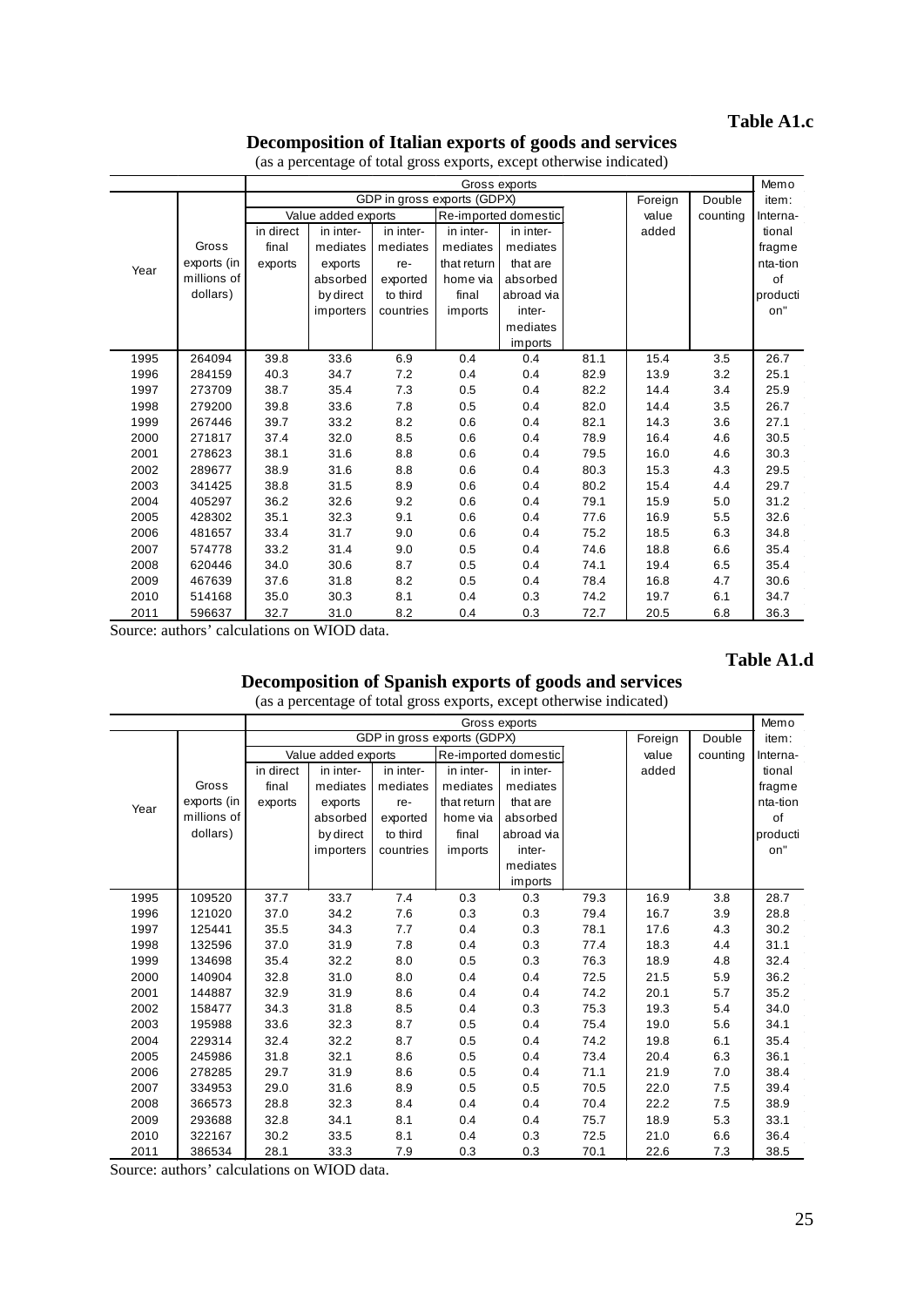### **Table A2.a**

# **Manufacturing exports: foreign-value-added content, including and excluding commodities inputs**

|      |                                                                | France                                                                         |                                |                                                                | Germany                                                                        |                                |                                                                | Italy                                                                          |                                    |                                                  | Spain                                                                                      |                 |
|------|----------------------------------------------------------------|--------------------------------------------------------------------------------|--------------------------------|----------------------------------------------------------------|--------------------------------------------------------------------------------|--------------------------------|----------------------------------------------------------------|--------------------------------------------------------------------------------|------------------------------------|--------------------------------------------------|--------------------------------------------------------------------------------------------|-----------------|
| Year | Foreign-<br>value-<br>added<br>content of<br>exports<br>(FVAX) | <b>FVAX</b><br>originated in<br>commoditie<br>s sector<br>abroad<br>(FVAXcomm) | FVAX net of<br><b>FVAXcomm</b> | Foreign-<br>value-<br>added<br>content of<br>exports<br>(FVAX) | <b>FVAX</b><br>originated in<br>commoditie<br>s sector<br>abroad<br>(FVAXcomm) | FVAX net of<br><b>FVAXcomm</b> | Foreign-<br>value-<br>added<br>content of<br>exports<br>(FVAX) | <b>FVAX</b><br>originated in<br>commoditie<br>s sector<br>abroad<br>(FVAXcomm) | FVAX net of<br>FVAXcomm content of | Foreign-<br>value-<br>added<br>exports<br>(FVAX) | <b>FVAX</b><br>originated in<br>commoditie FVAX net of<br>s sector<br>abroad<br>(FVAXcomm) | <b>FVAXcomm</b> |
| 1995 | 17.5                                                           | 1.1                                                                            | 16.4                           | 14.4                                                           | 0.9                                                                            | 13.5                           | 17.1                                                           | 1.3                                                                            | 15.7                               | 19.5                                             | 1.7                                                                                        | 17.9            |
| 1996 | 17.9                                                           | 1.2                                                                            | 16.7                           | 14.7                                                           | 1.0                                                                            | 13.7                           | 15.4                                                           | 1.4                                                                            | 14.0                               | 19.2                                             | 1.9                                                                                        | 17.3            |
| 1997 | 18.5                                                           | 1.1                                                                            | 17.4                           | 15.7                                                           | 1.0                                                                            | 14.7                           | 15.9                                                           | 1.3                                                                            | 14.6                               | 20.3                                             | 2.0                                                                                        | 18.3            |
| 1998 | 19.3                                                           | 0.9                                                                            | 18.3                           | 15.9                                                           | 0.8                                                                            | 15.1                           | 15.9                                                           | 1.0                                                                            | 14.9                               | 21.2                                             | 1.5                                                                                        | 19.7            |
| 1999 | 18.7                                                           | 1.2                                                                            | 17.5                           | 16.6                                                           | 1.0                                                                            | 15.7                           | 15.8                                                           | 1.3                                                                            | 14.5                               | 22.0                                             | 2.1                                                                                        | 20.0            |
| 2000 | 20.8                                                           | 2.0                                                                            | 18.8                           | 18.1                                                           | 1.6                                                                            | 16.6                           | 18.1                                                           | 2.2                                                                            | 15.9                               | 25.1                                             | 3.3                                                                                        | 21.8            |
| 2001 | 20.4                                                           | 1.8                                                                            | 18.6                           | 18.2                                                           | 1.5                                                                            | 16.7                           | 17.8                                                           | 2.0                                                                            | 15.8                               | 23.6                                             | 2.9                                                                                        | 20.7            |
| 2002 | 19.9                                                           | 1.7                                                                            | 18.2                           | 17.5                                                           | 1.4                                                                            | 16.0                           | 17.1                                                           | 1.9                                                                            | 15.2                               | 22.9                                             | 2.5                                                                                        | 20.3            |
| 2003 | 19.4                                                           | 1.7                                                                            | 17.8                           | 17.6                                                           | 1.4                                                                            | 16.2                           | 17.1                                                           | 1.9                                                                            | 15.2                               | 22.6                                             | 2.5                                                                                        | 20.1            |
| 2004 | 20.1                                                           | 2.0                                                                            | 18.2                           | 18.3                                                           | 1.7                                                                            | 16.7                           | 17.7                                                           | 2.2                                                                            | 15.5                               | 23.4                                             | 3.0                                                                                        | 20.4            |
| 2005 | 21.1                                                           | 2.8                                                                            | 18.4                           | 19.5                                                           | 2.3                                                                            | 17.2                           | 18.8                                                           | 3.1                                                                            | 15.7                               | 24.0                                             | 4.1                                                                                        | 19.9            |
| 2006 | 21.9                                                           | 3.2                                                                            | 18.7                           | 20.6                                                           | 2.9                                                                            | 17.7                           | 20.6                                                           | 3.8                                                                            | 16.7                               | 25.8                                             | 5.3                                                                                        | 20.5            |
| 2007 | 22.2                                                           | 3.0                                                                            | 19.2                           | 21.0                                                           | 2.6                                                                            | 18.4                           | 20.9                                                           | 3.7                                                                            | 17.2                               | 26.2                                             | 5.1                                                                                        | 21.1            |
| 2008 | 23.2                                                           | 4.0                                                                            | 19.2                           | 21.7                                                           | 3.3                                                                            | 18.5                           | 21.4                                                           | 4.5                                                                            | 16.9                               | 26.3                                             | 6.6                                                                                        | 19.7            |
| 2009 | 21.3                                                           | 2.7                                                                            | 18.6                           | 20.0                                                           | 2.1                                                                            | 17.9                           | 18.8                                                           | 3.8                                                                            | 15.0                               | 22.8                                             | 4.7                                                                                        | 18.1            |
| 2010 | 23.2                                                           | 2.8                                                                            | 20.4                           | 21.4                                                           | 2.3                                                                            | 19.1                           | 21.9                                                           | 4.9                                                                            | 17.0                               | 24.9                                             | 5.6                                                                                        | 19.3            |
| 2011 | 24.3                                                           | 3.1                                                                            | 21.2                           | 22.0                                                           | 2.3                                                                            | 19.7                           | 22.7                                                           | 5.0                                                                            | 17.7                               | 26.8                                             | 6.9                                                                                        | 19.9            |

(as a percentage of manufacturing gross exports)

Source: authors calculations on WIOD data.

Notes: "commodities" are identified with the "mining and quarrying" sector.

**Table A2.b**

### **Exports of services: foreign-value-added content, including and excluding commodities inputs**

(as a percentage of gross exports of services)

|      |                                                                | France                                                                                     |                     |                                                  | Germany                                                                                    |                 |                                                                | Italy                                                                                      |          |                                                                | Spain                                                                                      |                 |
|------|----------------------------------------------------------------|--------------------------------------------------------------------------------------------|---------------------|--------------------------------------------------|--------------------------------------------------------------------------------------------|-----------------|----------------------------------------------------------------|--------------------------------------------------------------------------------------------|----------|----------------------------------------------------------------|--------------------------------------------------------------------------------------------|-----------------|
| Year | Foreign-<br>value-<br>added<br>content of<br>exports<br>(FVAX) | <b>FVAX</b><br>originated in<br>commoditie FVAX net of<br>s sector<br>abroad<br>(FVAXcomm) | FVAXcomm content of | Foreign-<br>value-<br>added<br>exports<br>(FVAX) | <b>FVAX</b><br>originated in<br>commoditie FVAX net of<br>s sector<br>abroad<br>(FVAXcomm) | <b>FVAXcomm</b> | Foreign-<br>value-<br>added<br>content of<br>exports<br>(FVAX) | <b>FVAX</b><br>originated in<br>commoditie FVAX net of<br>s sector<br>abroad<br>(FVAXcomm) | FVAXcomm | Foreign-<br>value-<br>added<br>content of<br>exports<br>(FVAX) | <b>FVAX</b><br>originated in<br>commoditie FVAX net of<br>s sector<br>abroad<br>(FVAXcomm) | <b>FVAXcomm</b> |
| 1995 | 8.2                                                            | 0.5                                                                                        | 7.7                 | 5.2                                              | 0.3                                                                                        | 4.9             | 7.5                                                            | 0.5                                                                                        | 7.0      | 7.0                                                            | 0.8                                                                                        | 6.3             |
| 1996 | 8.5                                                            | 0.5                                                                                        | 7.9                 | 5.3                                              | 0.3                                                                                        | 5.0             | 6.8                                                            | 0.5                                                                                        | 6.3      | 7.5                                                            | 1.0                                                                                        | 6.6             |
| 1997 | 8.7                                                            | 0.5                                                                                        | 8.2                 | 5.9                                              | 0.4                                                                                        | 5.6             | 7.0                                                            | 0.5                                                                                        | 6.5      | 7.7                                                            | 0.9                                                                                        | 6.8             |
| 1998 | 7.9                                                            | 0.4                                                                                        | 7.5                 | 6.0                                              | 0.3                                                                                        | 5.8             | 7.2                                                            | 0.4                                                                                        | 6.9      | 7.8                                                            | 0.6                                                                                        | 7.2             |
| 1999 | 7.4                                                            | 0.5                                                                                        | 6.8                 | 6.1                                              | 0.3                                                                                        | 5.7             | 7.1                                                            | 0.4                                                                                        | 6.7      | 8.1                                                            | 0.8                                                                                        | 7.3             |
| 2000 | 9.0                                                            | 1.0                                                                                        | 8.0                 | 7.3                                              | 0.7                                                                                        | 6.6             | 7.9                                                            | 0.8                                                                                        | 7.1      | 9.8                                                            | 1.6                                                                                        | 8.2             |
| 2001 | 8.9                                                            | 0.8                                                                                        | 8.1                 | 7.2                                              | 0.6                                                                                        | 6.6             | 7.7                                                            | 0.7                                                                                        | 7.0      | 9.1                                                            | 1.3                                                                                        | 7.9             |
| 2002 | 8.4                                                            | 0.8                                                                                        | 7.6                 | 7.1                                              | 0.5                                                                                        | 6.6             | 7.1                                                            | 0.6                                                                                        | 6.5      | 8.7                                                            | 1.1                                                                                        | 7.6             |
| 2003 | 7.8                                                            | 0.7                                                                                        | 7.1                 | 6.9                                              | 0.6                                                                                        | 6.3             | 6.9                                                            | 0.6                                                                                        | 6.3      | 8.2                                                            | 1.0                                                                                        | 7.2             |
| 2004 | 7.7                                                            | 0.9                                                                                        | 6.8                 | 7.0                                              | 0.7                                                                                        | 6.3             | 7.5                                                            | 0.8                                                                                        | 6.8      | 8.6                                                            | 1.3                                                                                        | 7.4             |
| 2005 | 8.1                                                            | 1.1                                                                                        | 7.0                 | 7.4                                              | 0.9                                                                                        | 6.5             | 8.1                                                            | 1.1                                                                                        | 7.0      | 9.6                                                            | 1.9                                                                                        | 7.8             |
| 2006 | 8.4                                                            | 1.3                                                                                        | 7.1                 | 8.2                                              | 1.1                                                                                        | 7.0             | 8.9                                                            | 1.4                                                                                        | 7.4      | 10.1                                                           | 2.1                                                                                        | 8.1             |
| 2007 | 8.4                                                            | 1.2                                                                                        | 7.2                 | 8.4                                              | 1.0                                                                                        | 7.3             | 8.7                                                            | 1.3                                                                                        | 7.4      | 9.6                                                            | 1.7                                                                                        | 8.0             |
| 2008 | 8.5                                                            | 1.5                                                                                        | 7.0                 | 8.6                                              | 1.4                                                                                        | 7.2             | 9.0                                                            | 1.6                                                                                        | 7.4      | 10.3                                                           | 2.0                                                                                        | 8.2             |
| 2009 | 8.1                                                            | 1.1                                                                                        | 7.1                 | 8.0                                              | 0.9                                                                                        | 7.1             | 7.9                                                            | 1.3                                                                                        | 6.6      | 8.8                                                            | 1.5                                                                                        | 7.3             |
| 2010 | 7.7                                                            | 1.0                                                                                        | 6.7                 | 8.9                                              | 1.0                                                                                        | 7.9             | 9.4                                                            | 1.8                                                                                        | 7.6      | 10.1                                                           | 1.9                                                                                        | 8.2             |
| 2011 | 8.3                                                            | 1.2                                                                                        | 7.1                 | 9.1                                              | 1.0                                                                                        | 8.1             | 9.7                                                            | 1.9                                                                                        | 7.8      | 10.3                                                           | 2.1                                                                                        | 8.3             |

Source: authors calculations on WIOD data.

Notes: "commodities" are identified with the "mining and quarrying" sector.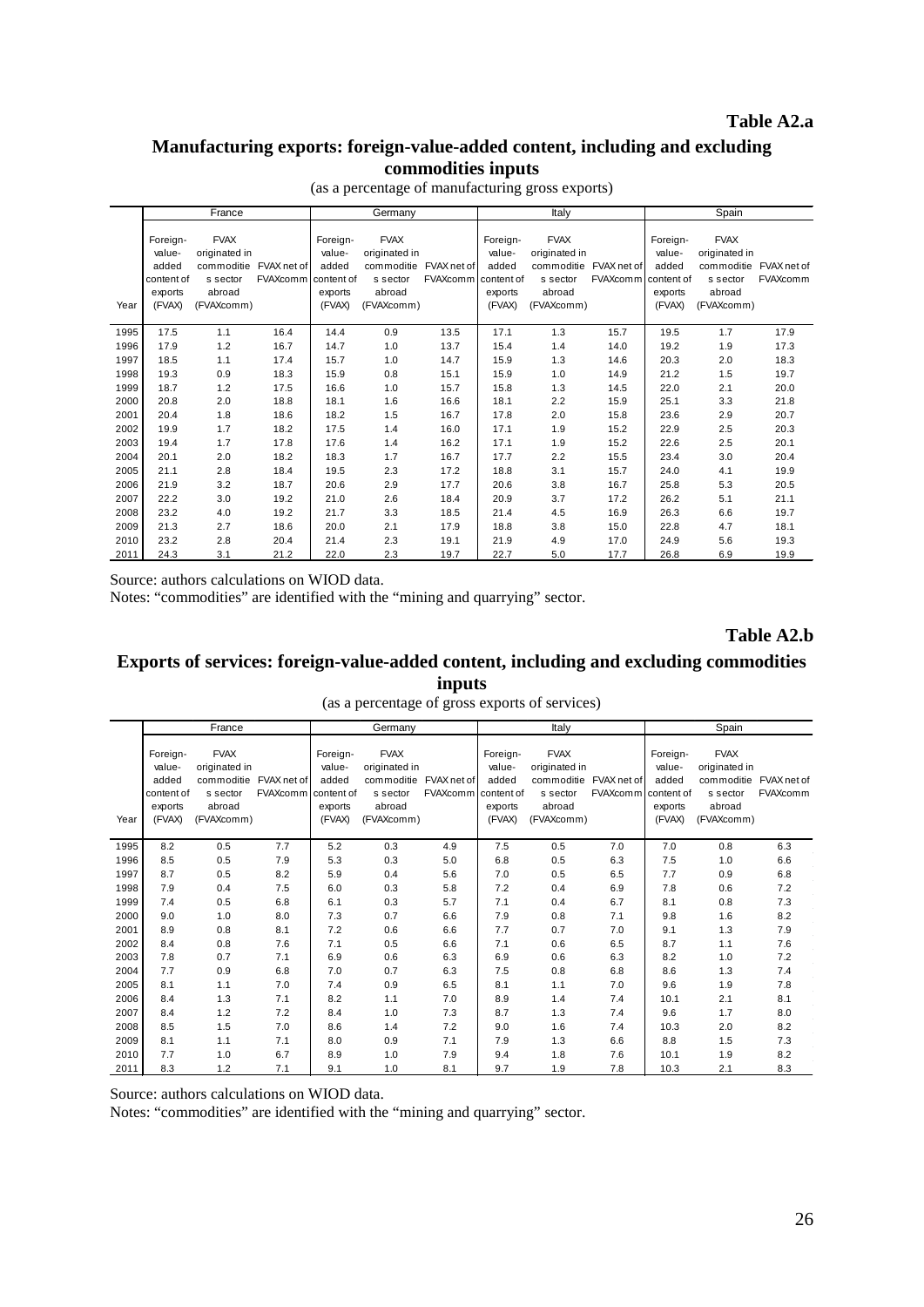### **Table A3.a Impact on French exports and GDPX of a 10 % increase in selected areas' final internal demand**

|                                   |              | 1999 |                    |         | 2007        |                    |         | 2009        |                    |              | 2011 |                    |
|-----------------------------------|--------------|------|--------------------|---------|-------------|--------------------|---------|-------------|--------------------|--------------|------|--------------------|
| Countries and areas:              | Exports GDPX |      | GDPX-<br>intensity | Exports | <b>GDPX</b> | GDPX-<br>intensity | Exports | <b>GDPX</b> | GDPX-<br>intensity | Exports GDPX |      | GDPX-<br>intensity |
| EU countries                      | 1.46         | 1.13 | 0.777              | 1.37    | 0.99        | 0.725              | 1.07    | 0.80        | 0.750              | 1.17         | 0.82 | 0.698              |
| Euro area                         | 1.09         | 0.85 | 0.777              | 1.01    | 0.73        | 0.725              | 0.81    | 0.61        | 0.750              | 0.88         | 0.61 | 0.698              |
| of w hich: France                 | 0.04         | 0.03 | 0.776              | 0.05    | 0.03        | 0.716              | 0.04    | 0.03        | 0.744              | 0.04         | 0.03 | 0.687              |
| Germany                           | 0.34         | 0.26 | 0.770              | 0.30    | 0.21        | 0.704              | 0.24    | 0.18        | 0.722              | 0.28         | 0.19 | 0.677              |
| Italy                             | 0.22         | 0.17 | 0.782              | 0.19    | 0.14        | 0.737              | 0.14    | 0.11        | 0.756              | 0.16         | 0.11 | 0.703              |
| Spain                             | 0.19         | 0.14 | 0.765              | 0.19    | 0.14        | 0.724              | 0.15    | 0.11        | 0.769              | 0.15         | 0.11 | 0.721              |
| EU not belonging to the Euro area | 0.37         | 0.28 | 0.778              | 0.36    | 0.26        | 0.726              | 0.26    | 0.19        | 0.749              | 0.29         | 0.20 | 0.698              |
| Eastern EU countries              | 0.06         | 0.05 | 0.785              | 0.10    | 0.07        | 0.721              | 0.07    | 0.05        | 0.749              | 0.08         | 0.06 | 0.695              |
| Other EU countries                | 0.30         | 0.23 | 0.776              | 0.26    | 0.19        | 0.728              | 0.19    | 0.14        | 0.749              | 0.20         | 0.14 | 0.700              |
| <b>Extra EU countries</b>         | 1.10         | 0.87 | 0.790              | 1.21    | 0.89        | 0.732              | 1.16    | 0.88        | 0.755              | 1.42         | 1.02 | 0.720              |
| Australasia net of China          | 0.16         | 0.13 | 0.799              | 0.15    | 0.11        | 0.742              | 0.13    | 0.10        | 0.763              | 0.16         | 0.12 | 0.717              |
| of w hich: Japan                  | 0.08         | 0.06 | 0.797              | 0.06    | 0.04        | 0.744              | 0.05    | 0.04        | 0.759              | 0.06         | 0.04 | 0.708              |
| China                             | 0.04         | 0.03 | 0.772              | 0.08    | 0.06        | 0.722              | 0.10    | 0.08        | 0.770              | 0.16         | 0.12 | 0.728              |
| Americas                          | 0.42         | 0.34 | 0.801              | 0.36    | 0.27        | 0.740              | 0.29    | 0.23        | 0.768              | 0.36         | 0.26 | 0.727              |
| of which: United States           | 0.34         | 0.27 | 0.801              | 0.28    | 0.21        | 0.740              | 0.21    | 0.16        | 0.762              | 0.25         | 0.18 | 0.722              |
| <b>RUTU</b>                       | 0.05         | 0.04 | 0.768              | 0.08    | 0.06        | 0.712              | 0.07    | 0.05        | 0.756              | 0.10         | 0.07 | 0.703              |
| Row                               | 0.43         | 0.33 | 0.779              | 0.53    | 0.39        | 0.728              | 0.57    | 0.42        | 0.745              | 0.64         | 0.46 | 0.718              |
| Total                             | 2.55         | 2.00 | 0.782              | 2.58    | 1.88        | 0.729              | 2.23    | 1.68        | 0.753              | 2.58         | 1.83 | 0.710              |
| Memo item: BRIC                   | 0.10         | 0.08 | 0.791              | 0.18    | 0.13        | 0.729              | 0.19    | 0.15        | 0.771              | 0.29         | 0.21 | 0.729              |

(as a percentage of GDP, except for GDPX-intensities)

Source: authors' calculations on WIOD data.

# **Table A3.b**

# **Impact on German exports and GDPX of a 10 % increase in selected areas' final internal demand**

(as a percentage of GDP, except for GDPX-intensities)

|                                   |         | 1999        |                    |         | 2007        |                    |         | 2009        |                    |         | 2011        |                    |
|-----------------------------------|---------|-------------|--------------------|---------|-------------|--------------------|---------|-------------|--------------------|---------|-------------|--------------------|
| Countries and areas:              | Exports | <b>GDPX</b> | GDPX-<br>intensity | Exports | <b>GDPX</b> | GDPX-<br>intensity | Exports | <b>GDPX</b> | GDPX-<br>intensitv | Exports | <b>GDPX</b> | GDPX-<br>intensity |
| EU countries                      | 1.60    | 1.27        | 0.789              | 2.39    | 1.71        | 0.714              | 1.91    | 1.43        | 0.746              | 2.01    | 1.42        | 0.706              |
| Euro area                         | 1.12    | 0.89        | 0.790              | 1.60    | 1.14        | 0.714              | 1.33    | 0.99        | 0.746              | 1.37    | 0.97        | 0.706              |
| of w hich: France                 | 0.24    | 0.19        | 0.788              | 0.33    | 0.23        | 0.708              | 0.29    | 0.22        | 0.737              | 0.33    | 0.23        | 0.696              |
| Germany                           | 0.09    | 0.07        | 0.789              | 0.14    | 0.10        | 0.706              | 0.11    | 0.08        | 0.742              | 0.14    | 0.09        | 0.698              |
| Italy                             | 0.22    | 0.17        | 0.786              | 0.30    | 0.21        | 0.714              | 0.23    | 0.17        | 0.740              | 0.24    | 0.17        | 0.702              |
| Spain                             | 0.13    | 0.10        | 0.790              | 0.23    | 0.16        | 0.709              | 0.16    | 0.12        | 0.753              | 0.14    | 0.10        | 0.717              |
| EU not belonging to the Euro area | 0.48    | 0.38        | 0.788              | 0.79    | 0.56        | 0.716              | 0.58    | 0.44        | 0.745              | 0.64    | 0.45        | 0.704              |
| Eastern EU countries              | 0.14    | 0.11        | 0.790              | 0.30    | 0.21        | 0.712              | 0.23    | 0.17        | 0.744              | 0.26    | 0.18        | 0.704              |
| Other EU countries                | 0.34    | 0.27        | 0.787              | 0.49    | 0.35        | 0.718              | 0.35    | 0.26        | 0.746              | 0.38    | 0.27        | 0.703              |
| <b>Extra EU countries</b>         | 1.35    | 1.08        | 0.797              | 2.37    | 1.71        | 0.724              | 2.09    | 1.58        | 0.757              | 2.59    | 1.87        | 0.721              |
| Australasia net of China          | 0.20    | 0.16        | 0.802              | 0.31    | 0.23        | 0.730              | 0.25    | 0.19        | 0.756              | 0.30    | 0.22        | 0.715              |
| of w hich: Japan                  | 0.08    | 0.07        | 0.788              | 0.10    | 0.07        | 0.725              | 0.08    | 0.06        | 0.752              | 0.09    | 0.07        | 0.710              |
| China                             | 0.06    | 0.05        | 0.796              | 0.21    | 0.15        | 0.721              | 0.27    | 0.20        | 0.747              | 0.38    | 0.27        | 0.710              |
| Americas                          | 0.51    | 0.40        | 0.787              | 0.69    | 0.50        | 0.722              | 0.53    | 0.40        | 0.756              | 0.65    | 0.47        | 0.723              |
| of which: United States           | 0.40    | 0.31        | 0.784              | 0.53    | 0.38        | 0.721              | 0.38    | 0.28        | 0.752              | 0.45    | 0.32        | 0.722              |
| <b>RUTU</b>                       | 0.07    | 0.05        | 0.788              | 0.20    | 0.14        | 0.705              | 0.15    | 0.11        | 0.737              | 0.22    | 0.15        | 0.689              |
| Row                               | 0.51    | 0.41        | 0.806              | 0.96    | 0.70        | 0.729              | 0.88    | 0.68        | 0.765              | 1.04    | 0.76        | 0.734              |
| Total                             | 2.95    | 2.34        | 0.793              | 4.76    | 3.42        | 0.719              | 4.00    | 3.01        | 0.752              | 4.59    | 3.28        | 0.714              |
| Memo item: BRIC                   | 0.15    | 0.12        | 0.801              | 0.45    | 0.33        | 0.721              | 0.48    | 0.36        | 0.751              | 0.67    | 0.48        | 0.711              |

Source: authors' calculations on WIOD data.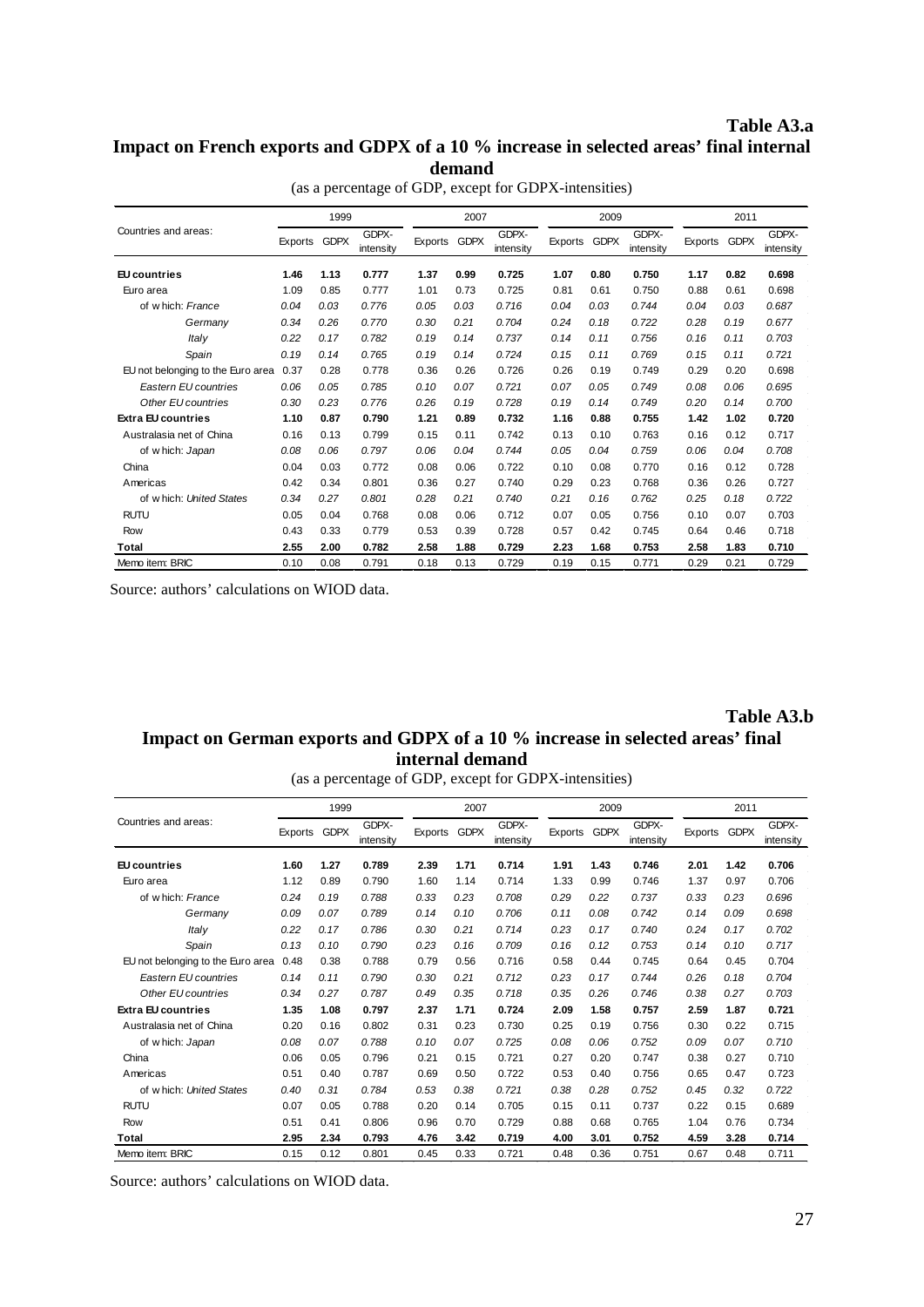### **Table A3.c Impact on Italian exports and GDPX of a 10 % increase in selected areas' final internal demand**

|                                   |         | 1999        |                    |              | 2007 |                    |         | 2009        |                    |              | 2011 |                    |
|-----------------------------------|---------|-------------|--------------------|--------------|------|--------------------|---------|-------------|--------------------|--------------|------|--------------------|
| Countries and areas:              | Exports | <b>GDPX</b> | GDPX-<br>intensity | Exports GDPX |      | GDPX-<br>intensity | Exports | <b>GDPX</b> | GDPX-<br>intensity | Exports GDPX |      | GDPX-<br>intensity |
| EU countries                      | 1.26    | 1.03        | 0.817              | 1.40         | 1.04 | 0.744              | 1.08    | 0.85        | 0.785              | 1.22         | 0.87 | 0.716              |
| Euro area                         | 0.95    | 0.78        | 0.816              | 1.01         | 0.75 | 0.739              | 0.82    | 0.64        | 0.782              | 0.93         | 0.66 | 0.710              |
| of w hich: France                 | 0.24    | 0.19        | 0.815              | 0.25         | 0.18 | 0.742              | 0.21    | 0.16        | 0.780              | 0.24         | 0.17 | 0.713              |
| Germany                           | 0.31    | 0.25        | 0.823              | 0.26         | 0.20 | 0.751              | 0.22    | 0.18        | 0.790              | 0.28         | 0.20 | 0.732              |
| Italy                             | 0.03    | 0.02        | 0.813              | 0.04         | 0.03 | 0.733              | 0.03    | 0.02        | 0.777              | 0.03         | 0.02 | 0.706              |
| Spain                             | 0.13    | 0.10        | 0.804              | 0.18         | 0.13 | 0.707              | 0.12    | 0.09        | 0.757              | 0.14         | 0.09 | 0.646              |
| EU not belonging to the Euro area | 0.31    | 0.25        | 0.820              | 0.39         | 0.29 | 0.758              | 0.26    | 0.21        | 0.793              | 0.30         | 0.22 | 0.733              |
| <b>Eastern EU countries</b>       | 0.09    | 0.07        | 0.817              | 0.15         | 0.11 | 0.746              | 0.11    | 0.09        | 0.787              | 0.13         | 0.09 | 0.725              |
| Other EU countries                | 0.22    | 0.18        | 0.822              | 0.24         | 0.18 | 0.765              | 0.15    | 0.12        | 0.798              | 0.17         | 0.12 | 0.739              |
| <b>Extra EU countries</b>         | 1.09    | 0.90        | 0.824              | 1.46         | 1.09 | 0.747              | 1.24    | 0.97        | 0.784              | 1.62         | 1.19 | 0.735              |
| Australasia net of China          | 0.16    | 0.14        | 0.833              | 0.19         | 0.15 | 0.765              | 0.15    | 0.12        | 0.794              | 0.19         | 0.14 | 0.739              |
| of w hich: Japan                  | 0.08    | 0.07        | 0.831              | 0.07         | 0.05 | 0.768              | 0.05    | 0.04        | 0.801              | 0.06         | 0.05 | 0.739              |
| China                             | 0.04    | 0.03        | 0.818              | 0.09         | 0.07 | 0.750              | 0.10    | 0.08        | 0.797              | 0.17         | 0.13 | 0.755              |
| Americas                          | 0.43    | 0.36        | 0.824              | 0.42         | 0.32 | 0.749              | 0.30    | 0.24        | 0.791              | 0.40         | 0.29 | 0.732              |
| of which: United States           | 0.35    | 0.29        | 0.826              | 0.32         | 0.24 | 0.755              | 0.21    | 0.17        | 0.788              | 0.27         | 0.19 | 0.728              |
| <b>RUTU</b>                       | 0.05    | 0.04        | 0.808              | 0.14         | 0.10 | 0.750              | 0.12    | 0.10        | 0.804              | 0.19         | 0.14 | 0.739              |
| Row                               | 0.40    | 0.33        | 0.824              | 0.62         | 0.46 | 0.740              | 0.57    | 0.44        | 0.771              | 0.68         | 0.49 | 0.729              |
| Total                             | 2.36    | 1.93        | 0.821              | 2.85         | 2.13 | 0.746              | 2.32    | 1.82        | 0.784              | 2.84         | 2.07 | 0.727              |
| Memo item: BRIC                   | 0.11    | 0.09        | 0.816              | 0.23         | 0.18 | 0.755              | 0.24    | 0.19        | 0.804              | 0.37         | 0.28 | 0.755              |

(as a percentage of GDP, except for GDPX-intensities)

Source: authors' calculations on WIOD data.

# **Table A3.d**

# **Impact on Spanish exports and GDPX of a 10 % increase in selected areas' final internal demand**

(as a percentage of GDP, except for GDPX-intensities)

| Countries and areas:              | 1999    |             |                    | 2007    |             |                    | 2009    |             |                    | 2011    |             |                    |
|-----------------------------------|---------|-------------|--------------------|---------|-------------|--------------------|---------|-------------|--------------------|---------|-------------|--------------------|
|                                   | Exports | <b>GDPX</b> | GDPX-<br>intensity | Exports | <b>GDPX</b> | GDPX-<br>intensity | Exports | <b>GDPX</b> | GDPX-<br>intensity | Exports | <b>GDPX</b> | GDPX-<br>intensity |
| EU countries                      | 1.52    | 1.15        | 0.762              | 1.45    | 1.03        | 0.709              | 1.19    | 0.91        | 0.762              | 1.43    | 1.01        | 0.704              |
| Euro area                         | 1.21    | 0.93        | 0.762              | 1.12    | 0.79        | 0.708              | 0.95    | 0.72        | 0.758              | 1.14    | 0.79        | 0.697              |
| of w hich: France                 | 0.34    | 0.26        | 0.749              | 0.31    | 0.22        | 0.690              | 0.26    | 0.20        | 0.745              | 0.33    | 0.22        | 0.670              |
| Germany                           | 0.30    | 0.23        | 0.769              | 0.23    | 0.16        | 0.700              | 0.21    | 0.16        | 0.757              | 0.25    | 0.18        | 0.710              |
| Italy                             | 0.19    | 0.14        | 0.756              | 0.18    | 0.13        | 0.716              | 0.15    | 0.11        | 0.772              | 0.19    | 0.14        | 0.714              |
| Spain                             | 0.02    | 0.02        | 0.755              | 0.03    | 0.02        | 0.700              | 0.02    | 0.02        | 0.756              | 0.03    | 0.02        | 0.692              |
| EU not belonging to the Euro area | 0.30    | 0.23        | 0.760              | 0.33    | 0.23        | 0.713              | 0.24    | 0.19        | 0.778              | 0.29    | 0.21        | 0.729              |
| Eastern EU countries              | 0.04    | 0.03        | 0.774              | 0.08    | 0.06        | 0.720              | 0.07    | 0.06        | 0.782              | 0.09    | 0.07        | 0.746              |
| Other EU countries                | 0.26    | 0.19        | 0.757              | 0.25    | 0.18        | 0.711              | 0.17    | 0.13        | 0.776              | 0.20    | 0.15        | 0.722              |
| <b>Extra EU countries</b>         | 0.77    | 0.59        | 0.766              | 0.98    | 0.69        | 0.699              | 0.87    | 0.65        | 0.751              | 1.24    | 0.86        | 0.697              |
| Australasia net of China          | 0.09    | 0.07        | 0.775              | 0.09    | 0.07        | 0.714              | 0.07    | 0.06        | 0.754              | 0.11    | 0.07        | 0.705              |
| of w hich: Japan                  | 0.04    | 0.03        | 0.782              | 0.03    | 0.02        | 0.730              | 0.03    | 0.02        | 0.765              | 0.04    | 0.03        | 0.715              |
| China                             | 0.03    | 0.03        | 0.824              | 0.10    | 0.08        | 0.799              | 0.05    | 0.03        | 0.752              | 0.08    | 0.06        | 0.699              |
| Americas                          | 0.25    | 0.20        | 0.771              | 0.27    | 0.18        | 0.657              | 0.26    | 0.20        | 0.756              | 0.38    | 0.26        | 0.669              |
| of which: United States           | 0.18    | 0.14        | 0.777              | 0.19    | 0.12        | 0.658              | 0.19    | 0.15        | 0.775              | 0.28    | 0.19        | 0.672              |
| <b>RUTU</b>                       | 0.04    | 0.03        | 0.737              | 0.08    | 0.05        | 0.672              | 0.07    | 0.05        | 0.758              | 0.12    | 0.08        | 0.698              |
| Row                               | 0.36    | 0.28        | 0.758              | 0.44    | 0.31        | 0.705              | 0.42    | 0.31        | 0.746              | 0.55    | 0.39        | 0.715              |
| Total                             | 2.29    | 1.75        | 0.763              | 2.43    | 1.72        | 0.705              | 2.06    | 1.56        | 0.757              | 2.67    | 1.87        | 0.701              |
| Memo item: BRIC                   | 0.08    | 0.06        | 0.785              | 0.18    | 0.14        | 0.746              | 0.11    | 0.08        | 0.752              | 0.19    | 0.13        | 0.697              |

Source: authors' calculations on WIOD data.